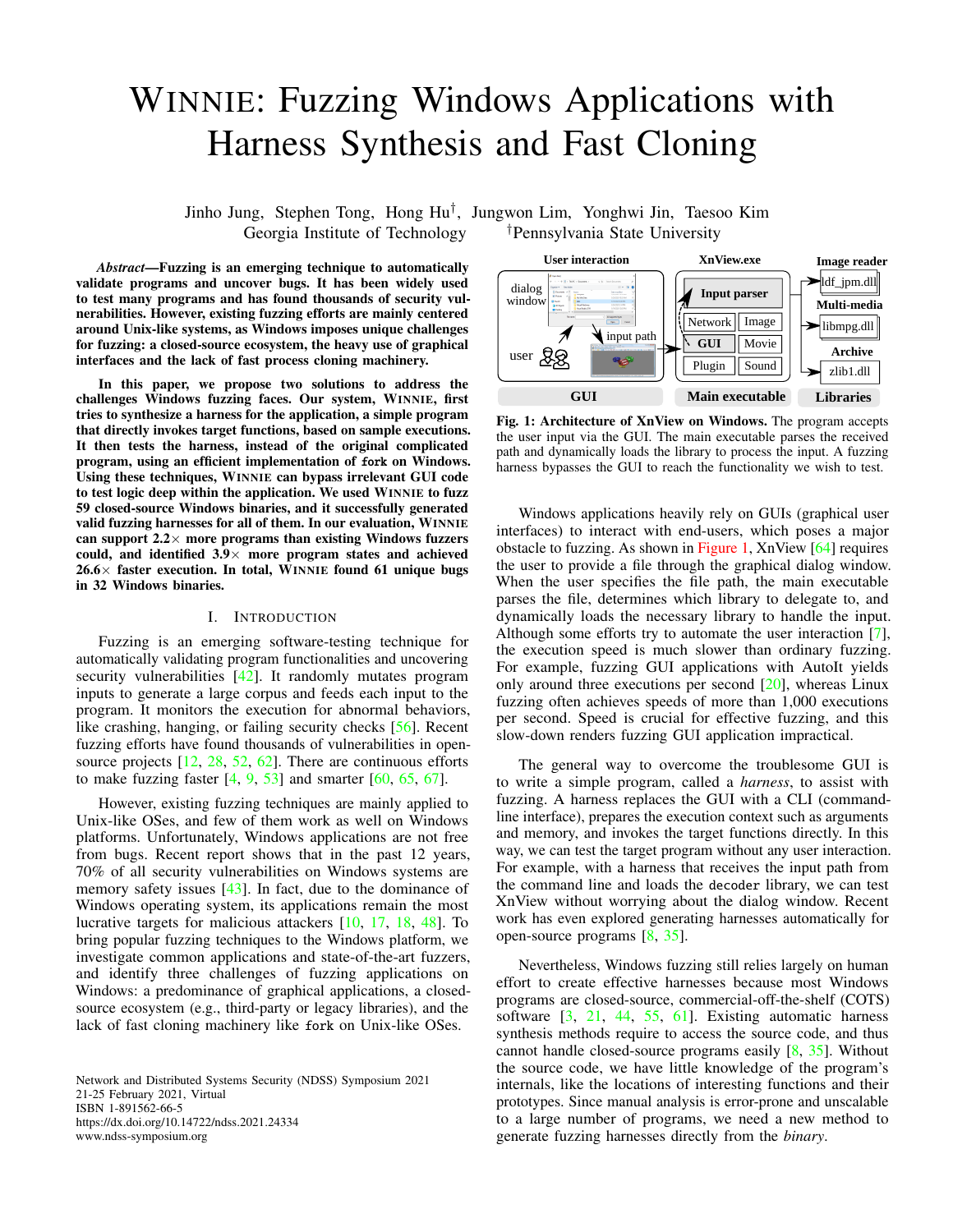Finally, Windows lacks the fast cloning machinery (e.g., fork syscall) that greatly aids fuzzing on Unix-like OSes. Linux fuzzers like AFL place a fork-server before the target function, and subsequent executions reuse the pre-initialized state by forking. The fork-server makes AFL run  $1.5 \times -2 \times$  faster on Linux [\[70\]](#page-14-10). fork also improves the stability of testing as each child process runs in its own address space, containing any side-effects, like crashes or hangs. However, the Windows kernel does not expose a clear counterpart for fork, nor any suitable alternatives. As a result, fuzzers have to re-execute the program from the beginning for each new input, leading to a low execution speed. Although we can write a harness to test the program in a big loop (aka., *persistent mode* [\[68\]](#page-14-11)), testing many inputs in one process harms stability. For example, each execution may gradually pollute the global program state, eventually leading to divergence and incorrect behavior.

We propose an end-to-end system, WINNIE, to address the aforementioned challenges and make fuzzing Windows programs more practical. WINNIE contains two components: a harness generator that automatically synthesizes harnesses from the program binary alone, and an efficient Windows forkserver. To construct plausible harnesses, our harness generator combines both dynamic and static analysis. We run the target program against several inputs, collect execution traces, and identify interesting functions and libraries that are suitable for fuzzing. Then, our generator searches the execution traces to collect all function calls to candidate libraries, and extracts them to form a harness skeleton. Finally, we try to identify the relationships between different function calls and arguments to build a full harness. Meanwhile, to implement an efficient fork-server for Windows systems, we identified and analyzed undocumented Windows APIs that effectively support a Copyon-Write fork operation similar to the corresponding system call on Unix systems. We established the requirements to use these APIs in a stable manner. The availability of fork eliminates the need for existing, crude fuzzing techniques like persistent mode. To the best of our knowledge, this is the first practical counterpart of fork on Windows systems for fuzzing.

We implemented WINNIE in 7.1K lines of code (LoC). We applied WINNIE on 59 executables, including Visual Studio, ACDSee, ultraISO and EndNote. Our harness generator automatically synthesized candidate harnesses from execution traces, and 95% of them could be fuzzed directly with only minor modifications (i.e.,  $\leq 10$  LoC). Our improved fuzzer also achieved  $26.6\times$  faster execution and discovered  $3.6\times$ more basic blocks than WinAFL, the state-of-the-art fuzzer on Windows. By fuzzing these 59 harnesses, WINNIE successfully found 61 bugs from 32 binaries. Out of the 59 harnesses, WinAFL only supported testing 29.

In summary, we make the following contributions:

- We identified the major challenges of fuzzing closedsource Windows applications;
- We developed WINNIE, which can automatically generate harnesses for Windows binaries to bypass GUI code;
- We implemented the first efficient Windows fork-server;
- WINNIE successfully generated efficient harnesses for 59 Windows binaries and found 61 bugs in 32 binaries.

To facilitate future research, we have open-sourced WINNIE at [https://github.com/sslab-gatech/winnie.](https://github.com/sslab-gatech/winnie)

<span id="page-1-0"></span>

Fig. 2: Fuzzing overview. (1) The fuzzer maintains a queue of inputs. Each cycle, (2) it picks one input from the queue and (3) modifies it to generate a new input. (4) It feeds the new input into the fuzzed program and (5) records the code coverage. (6) If the execution triggers more coverage, the new input is added back into the queue.

## II. BACKGROUND: WHY HARNESS GENERATION?

Fuzzing is a popular automated technique for testing software. It generates program inputs in a pseudo-random fashion and monitors program executions for abnormal behaviors (e.g., crashes, hangs or assertion violations). Since it was introduced, fuzzing has found tens of thousands of bugs [\[27\]](#page-13-17).

Most popular fuzzers employ *greybox, feedback-guided* fuzzing. Under this paradigm, fuzzers treat programs like black boxes, but also rely on light-weight instrumentation techniques to collect useful feedback (e.g., code coverage) from each run. The feedback is used to measure how an input helps explore the program's internal states. Thus, a fuzzer can gauge how effective an input is at eliciting *interesting* behaviors from the program. Intuitively, since most bugs lie in the relatively complicated parts of code, the feedback guides the fuzzer towards promising parts of the program. This gives greybox fuzzers a decisive advantage over black-box fuzzers which blindly generate random inputs without any runtime feedback.

AFL [\[69\]](#page-14-12), a popular Linux fuzzer, exemplifies greybox fuzzing in practice. [Figure 2](#page-1-0) depicts AFL's fuzzing process. The testing process is similar to a genetic algorithm. It proceeds iteratively, mutating and testing new inputs each round. Inputs which elicit bugs (*i.e.*, crashes or hangs) or new code coverage from the program are selected for further testing, while other uninteresting inputs are discarded. Across many cycles, AFL learns to produce interesting inputs as it expands the code coverage map. Although simple, this strategy is surprisingly successful: several recent advanced fuzzers [\[4,](#page-13-3) [9,](#page-13-4) [14\]](#page-13-18) follow the same high-level process. Overall, AFL-style, greybox fuzzing has proven extremely successful on Linux systems.

Although most recent research efforts focus on improving fuzzing Linux applications  $[4, 9, 14, 22, 39, 50, 69]$  $[4, 9, 14, 22, 39, 50, 69]$  $[4, 9, 14, 22, 39, 50, 69]$  $[4, 9, 14, 22, 39, 50, 69]$  $[4, 9, 14, 22, 39, 50, 69]$  $[4, 9, 14, 22, 39, 50, 69]$  $[4, 9, 14, 22, 39, 50, 69]$  $[4, 9, 14, 22, 39, 50, 69]$  $[4, 9, 14, 22, 39, 50, 69]$  $[4, 9, 14, 22, 39, 50, 69]$  $[4, 9, 14, 22, 39, 50, 69]$  $[4, 9, 14, 22, 39, 50, 69]$  $[4, 9, 14, 22, 39, 50, 69]$ , Windows programs are also vulnerable to memory safety issues. Past researchers have uncovered many vulnerabilities by performing a manual audit [\[43\]](#page-13-5). In fact, Windows applications are especially interesting because they are commonly used on enduser systems. These systems are prime targets for malicious attackers [\[10,](#page-13-6) [17\]](#page-13-7). Automatic Windows testing would pave a way for researchers to look for bugs in many Windows programs while limiting manual code review. In turn, this would help secure the Windows ecosystem.

Unfortunately, no fuzzers can test Windows applications as effectively as AFL can test Linux applications. [Table I](#page-2-0) compares Linux AFL with popular Windows fuzzers. WinAFL is a fork of AFL ported for Windows systems [\[57\]](#page-14-13) and supports feedback-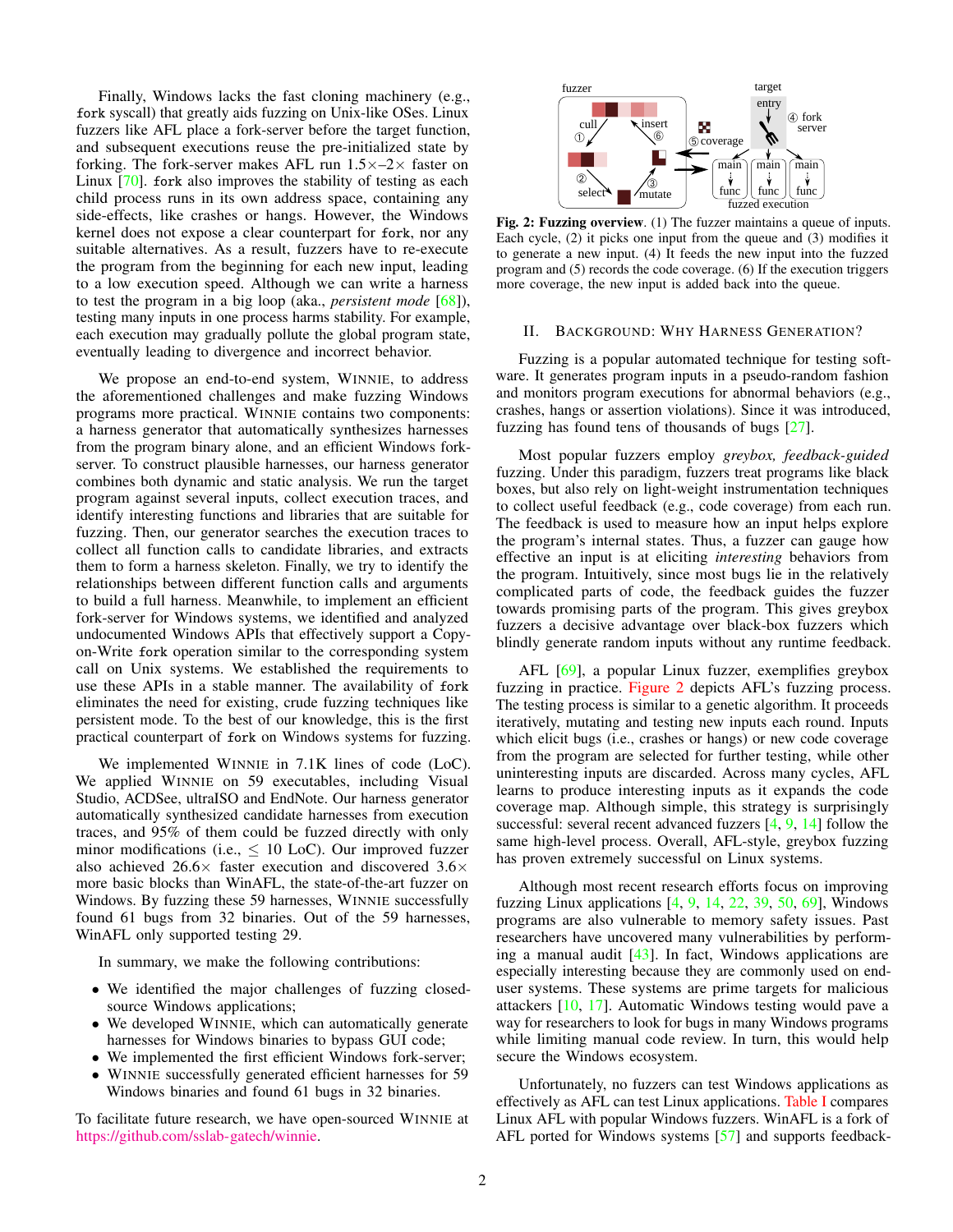<span id="page-2-0"></span>

| Fuzzer      | AFL. | WinAFL | HonggFuzz | Peach | <b>WINNIE</b> |
|-------------|------|--------|-----------|-------|---------------|
| Feedback    |      |        |           |       |               |
| Forkserver  | v    |        |           |       |               |
| Open-source | v    |        |           |       |               |
| Windows     |      |        |           |       |               |

TABLE I: Comparison between various Windows fuzzers and Linux AFL. We compare several key features that we believe are essential to effective fuzzing. WINNIE aims to bring the ease and efficiency of the Linux fuzzing experience to Windows systems.

driven fuzzing. HonggFuzz supports Windows, but only for fuzzing binaries in dumb mode, i.e., without any coverage feedback [\[25\]](#page-13-22). Peach is another popular fuzzer with Windows support but requires users to write specifications based on their knowledge of the fuzzed program  $[16]$ . Overall, although there are several rudimentary fuzzers for Windows systems, we find that none offers fast and effortless testing in practice. In this paper, we aim to address these concerns and make Windows fuzzing truly practical. To do so, we must first examine what the major obstacles are.

## *A. The GUI-Based, Closed-Source Software Ecosystem*

Compared to Linux programs, Windows applications have two distinguishing features: closed-source and GUI-based. First, many popular Windows applications are commercial products and thus closed-source, like Microsoft Office, Adobe Reader, Photoshop, WinRAR, and Visual Studio. As these commercial applications contain proprietary intellectual property, most of them are very unlikely to be open-sourced in the future. Second, Windows software is predominantly GUI-based. Unlike on Linux which features a rich command-line experience, essentially all of the aforementioned Windows programs are GUI applications. Due to the closed nature of the ecosystem, vendors rarely have an incentive to provide a command-line interface, as most end-users are most familiar with GUIs. In other words, the only way to interact with most programs' core functionality is through their GUI.

GUI applications pose a serious obstacle to effective fuzzing. First, GUI applications typically require user interaction to get inputs, and cannot be tested automatically without human intervention. Bypassing the GUI is nontrivial: it is slow to fully automate Windows GUIs with scripting [\[20\]](#page-13-11); meanwhile avoiding the user interface altogether usually requires a deep understanding of the application's codebase, as programmers often intertwine the asynchronous GUI code with the input processing code [\[30\]](#page-13-24). Second, GUI applications are slow to boot, wasting a lot of time on GUI initialization. [Table II](#page-2-1) shows the startup times of GUI applications compared to a fully-CLI counterpart. In our experiments, GUI code often brought fuzzing speeds down from 10 or more executions per second to less than one. Naturally, fuzzing a CLI version of the application is absolutely essential. WinAFL [\[57\]](#page-14-13) acknowledges this issue, and recommends users to create fuzzing harnesses.

## <span id="page-2-3"></span>*B. Difficulty in Creating Windows Fuzzing Harnesses*

It is a common practice to write fuzzing *harnesses* to test large, complicated software  $[8, 35]$  $[8, 35]$  $[8, 35]$ . In general, a harness is a relatively small program that prepares the program state for testing deeply-embedded behaviors. Unlike the original

<span id="page-2-1"></span>

| Program Harness GUI Ratio   Program Harness GUI Ratio |  |                                                                                             |  |                         |
|-------------------------------------------------------|--|---------------------------------------------------------------------------------------------|--|-------------------------|
| HWP-jpeg                                              |  | 117 4075 34.8 $\times$ Tiled<br>15 1105 73.6 $\times$ ezPDF<br>16 510 31.8 $\times$ EndNote |  | 28 720 25.7 $\times$ A  |
| Gomplayer                                             |  |                                                                                             |  | 184 4397 23.8 $\times$  |
| ACDSee                                                |  |                                                                                             |  | 30 1461 23.8 $\times$ A |

TABLE II: Execution times (ms) with and without GUI. GUI code dominates fuzzing execution time  $(35 \times$  slower on average). Thus, fuzzing harnesses are crucial to effective Windows application fuzzing. We measured GUI execution times by hooking GUI initialization code.

<span id="page-2-2"></span>

| <b>Attributes</b>     | Fudge     | <b>FuzzGen</b>     | Winnie        |
|-----------------------|-----------|--------------------|---------------|
| <b>Binary</b>         | х         |                    |               |
| <b>Target OS</b>      | Linux     | Linux/Android      | Windows       |
| Control-flow analysis |           |                    |               |
| Data-flow analysis    |           |                    |               |
| Input analysis        | Heuristic |                    | Dynamic trace |
| Ptr / Struct analysis | Heuristic | Value-set analysis | Heuristic     |

TABLE III: Comparison of harness generation techniques. Most importantly, WINNIE supports closed-source applications by approximating source-level analyses. Fine-grained data-flow tracing is impractical without source code as it incurs a large overhead.

program, we can flexibly customize the harness to suit our fuzzing needs, like bypassing setup code or invoking interesting functions directly. Hence, harnesses are a common tactic for enhancing fuzzing efficacy in practice. For instance, Google OSS-Fuzz [\[29\]](#page-13-25) built a myriad of harnesses on 263 open-source projects and found over 15,000 bugs [\[27\]](#page-13-17).

Harnesses are especially useful when testing GUI-based Windows applications. First, we can program the harness to accept input from a command-line interface, thus avoiding user interaction. This effectively creates a dedicated CLI counterpart for the target program which existing fuzzers can easily handle. Second, using a harness avoids wasting resources on GUI initialization, focusing solely on the functionality at the heart of the program (e.g., file parsing) [\[3,](#page-13-14) [44,](#page-13-16) [55\]](#page-14-8).

Unfortunately, Windows fuzzing faces a dilemma: due to the nature of the Windows ecosystem, effective fuzzing harnesses are simultaneously indispensable yet very difficult to create. In addition, due to the prevalence of closed-source applications, many existing harness generation solutions are inadequate  $[8, 35]$  $[8, 35]$  $[8, 35]$ . As a result, harness creation often requires in-depth reverse engineering by an expert, a serious human effort. In practice, this is a serious hindrance to security researchers fuzzing Windows applications.

Fudge and FuzzGen. Fudge [\[8\]](#page-13-12) and FuzzGen [\[35\]](#page-13-13) aim to automatically generate harnesses for open-source projects. Fudge generates harnesses by essentially extracting API call sequences from existing source code that uses a library. Meanwhile, FuzzGen relies on static analysis of source code to infer a library's API, and uses this information to generate harnesses. [Table III](#page-2-2) highlights the differences between the existing solutions and WINNIE. Most crucially, Fudge and FuzzGen generally target *open-source* projects belonging to the *Linux* ecosystem, but WINNIE aims specifically to fuzz *COTS, Windows* software. Although it may seem that Linux solutions should be portable to Windows systems, the GUIbased, closed-source Windows software ecosystem brings new, unique challenges. As a result, these tools cannot be used to generate harnesses for Windows applications.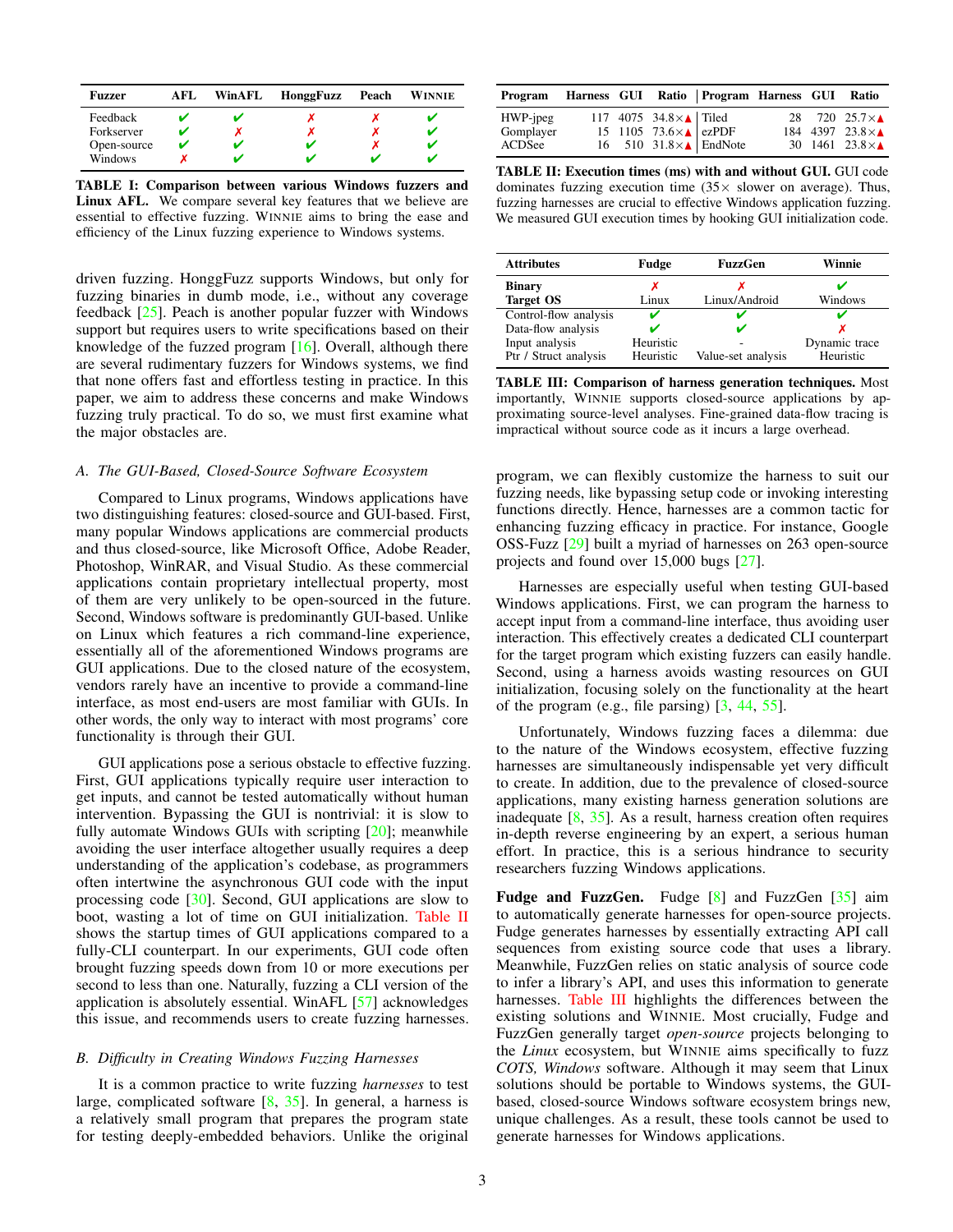Fudge, FuzzGen, and WINNIE all employ heuristics to infer API control-flow and data-flow relationships. However, whereas Fudge and FuzzGen can rely on the availability of source code, WINNIE cannot as a large amount of API information is irrevocably destroyed during the compilation process, especially under modern optimizing compilers. Thus, although Fudge and FuzzGen's analyses are more detailed and fine-grained, they are crucially limited by their reliance on source code. This is the fundamental reason why these existing solutions are not applicable to Windows fuzzing. Hence, a new set of strategies must be developed to effectively generate fuzzing harnesses *in the absence of source code*.

# III. CHALLENGES AND SOLUTIONS

WINNIE's goal is to automate the process of creating fuzzing harnesses in the absence of source code. From our experience, even *manual* harness creation is complicated and error-prone. Thus, before exploring automatic harness generation, we will first discuss several common difficulties researchers encounter when creating harnesses manually.

## <span id="page-3-1"></span>*A. Complexity of Fuzzing Harnesses*

Fuzzing harnesses must replicate all behaviors in the original program needed to reach the code that we want to test. These behaviors could be complex and thus challenging to capture in the harness. For instance, a harness may have to initialize and construct data structures and objects, open file handles, and provide callback functions. We identified four major steps to create a high-quality harness:  $\mathbb D$  target discovery;  $\mathbb D$  callsequence recovery;  $\circled{3}$  argument recovery;  $\circled{4}$  control-flow and data-flow dependence reconstruction.

To illustrate these steps in action, we look into a typical fuzzing harness, shown in [Figure 3.](#page-3-0) XnView is an image organizer, viewer and editor application [\[64\]](#page-14-7). Although the original program supports more than 500 file formats [\[63\]](#page-14-14), our goal is to test the JPM parser, implemented in the library  $1 df_jpm. d11.$  [Figure 3](#page-3-0) shows the corresponding harness. First, the harness declares callback functions (lines 2-3), and initializes variables (lines 6 and 9). Second, the harness imitates the decoding logic of the original program: it opens and reads the input file (line 10), retrieves properties (lines 14-17), decodes the image (line 20), and closes it (line 23). Lastly, the harness declares the required variables (line 9) and uses them appropriately (lines 15, 17, 20 and 23). Conditional control flow based on return values is also considered to make the program exit gracefully upon failures (line 11).

**1** Target discovery. The first step of fuzzing is to identify promising targets that handle user inputs. This process can be time-consuming as, depending on the program, the input may be specified in a variety of ways, such as by filename, by file descriptor, or by file contents (whole or partial). In this example, the researcher should identify that the API JPM\_Document\_Start from ldf\_jpm.dll library is responsible for accepting the user input through a pointer of an opened file descriptor (line 10).

2 Call-sequence recovery. The harness must reproduce the correct order of all function calls relevant to the target library. In this example, there are total 10 API calls to be reconstructed in the full harness. Note that static analysis alone is not enough

```
1 // 1) Declare structures and callbacks
 2 int callback1(void* a1, int a2) { ... }
3 int callback2(void* a1) { ... }
 4
   5 // 2) Prepare file handle
  FILE *fp = fopen("filename", "rb");
 7
   8 // 3) Initialize objects, internally invoking ReadFile()
  int *f0_a0 = (int*) calloc(4096, sizeof(int));10 int f0_ret = JPM_Document_Start(f0_a0, &callback1, &fp);
11 if (f0_ret){ exit(0); }
12
13 // 4) Get property of the image
14 int f1_a2 = 0, int f4_a2 = 0;
15 JPM_Document_Get_Page_Property((void *)f0_a0[0], 0xA, &f1_a2);
16 \ldots17 JPM_Document_Get_Page_Property((void *)f0_a0[0], 0xD, &f4_a2);
18
19 // 5) Decode the image
20 JPM_Document_Decompress_Page((void *)f0_a0[0], &callback2);
21
22 // 6) Finish the harness
```
23 JPM\_Document\_End((void \*)f0\_a0[0]);

Fig. 3: An example harness, synthesized by our harness generator. It tests the JPM parser inside the ldf\_jpm.dll library of the application XnView. The majority of the harness was correct and usable out of the box. We describe the steps taken to create this harness in [§III-A](#page-3-1) and in more detail in [§IV.](#page-4-0) Low level details are omitted for brevity.

to discover all callsites. Due to the prevalence of indirect calls and jump tables, researchers must also use dynamic analysis to get the concrete values of the call targets.

**3** Argument recovery. The harness must also pass valid arguments to each function call. Reconstructing these arguments is challenging: the argument could be a pointer to a callback function (like &callback1 at line 10), a pointer to an integer (like &f1\_a2 at line 15), a constant (like 0xa at line 15), or many other types. When manually constructing a harness, the researcher must examine every argument for each API call, relying on their expertise to determine what the function expects.

4 Control-flow and data-flow dependence. It is oftentimes insufficient to simply produce a list of function calls in the right order. Moreover, libraries define implicit semantic relationships among APIs. These relationships manifest in control-flow dependencies and data-flow dependencies. For example, a conditional branch between API calls may be required for the harness to work, like the if-statement at line 11 of the example. Alternatively, one API may return or update a pointer which is used by a later API call. Unless these relationships are respected, the resulting harness will be incorrect, yielding false positives and spurious crashes. For example, the above code updates array f0\_a0 at line 10, and uses the first element in lines 15, 17, 20, and 23. In the absence of source code, this step is extremely challenging, and even the most advanced harness generator cannot guarantee correctness. Human intuition and experience can supplement auto-analysis when reverse-engineering.

## <span id="page-3-2"></span>*B. Limitations of Existing Solutions*

As Windows does not provide fast process cloning machinery (e.g., Linux's fork), fuzzers usually start each execution from the very beginning. Considering the long start-up time of Windows applications (see [Table II\)](#page-2-1), each re-execution wastes a lot of time to reinitialize the program. Existing solutions (e.g., WinAFL) resort to a technique known as *persistent mode* to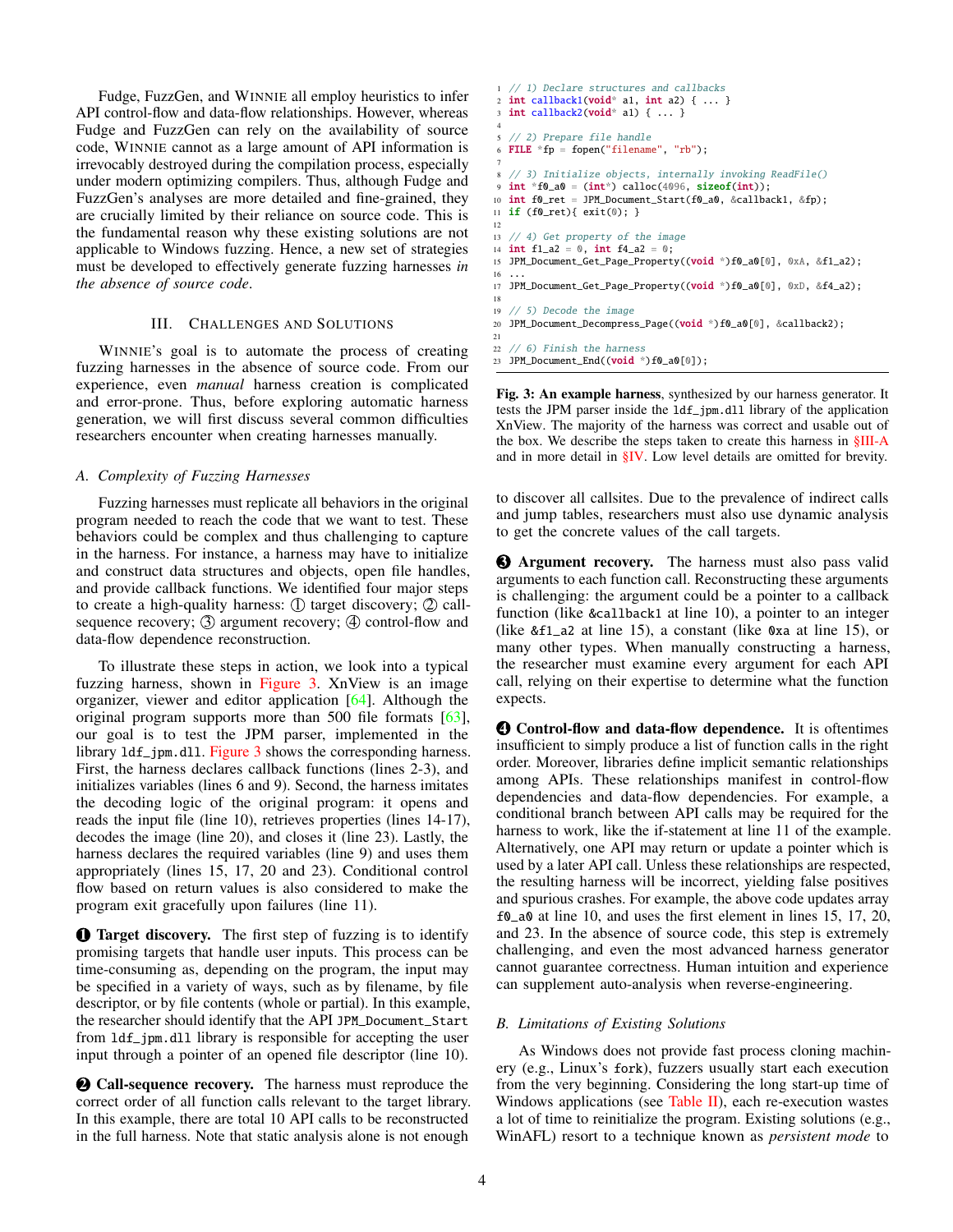<span id="page-4-1"></span>

Fig. 4: Overview of WINNIE. Given the target program and a set of sample inputs, WINNIE aims to find security vulnerabilities. It uses a harness generator to synthesize simple harnesses from the execution trace, and then fuzzes harnesses efficiently with our implementation of fork.

overcome the re-execution overhead [\[68\]](#page-14-11). In persistent mode, the fuzzer repeatedly invokes the target function in a tight loop *within the same process*, without reinitializing the program each iteration. To realize the most performance gains, one generally aims to test as many inputs as possible per new process.

While persistent mode partially addresses the performance issues of Windows fuzzing, its efficacy is limited by its strict requirements on the loop body. Specifically, persistent mode expects harnesses to behave like *pure functions*, meaning that harnesses avoid any side-effects, such as leaking memory or modifying global variables. Otherwise, each execution would start from a different program state. Since the harness is repeatedly looped for thousands of iterations, even the smallest side-effects will gradually accumulate over time, finally leading to problems like memory leaks, unreproducible crashes and hangs, and unreliable coverage. For example, a program that leaks 1MB of memory per iteration will reach WinAFL's default memory limit and be terminated. We experienced such errors very often in practice, and discuss more details later in [§VII-A.](#page-8-0)

Many side-effect errors from persistent mode are difficult to debug or difficult to circumvent. A common issue is that persistent mode cannot continue if the target function does not return to the caller. For example, a program can implement error handling by simply terminating the program. Because most inputs generated during fuzzing are invalid (albeit benign), this still demands constant re-execution, severely degrading performance. Another common problem is that a program will open the input file in exclusive mode (i.e., other processes cannot open the same file) without closing it. This prevents the fuzzer from updating the input file in the next iteration, breaking persistent mode. Problems like these limit the applicability and scalability of persistent mode fuzzers.

### *C. Our Solutions*

We propose WINNIE, an end-to-end system that addresses aforementioned obstacles to effectively and efficiently fuzz Windows applications. WINNIE contains two components, a harness generator that synthesizes harnesses for closed-source Windows programs with minimal manual effort  $(\S$ IV), and a fuzzer that can handle uncooperative target applications with our efficient fork implementation  $(\S{V})$ . [Figure 4](#page-4-1) shows an overview of our system. Given the program binary and sample inputs, our tracer runs the program and meanwhile, collects dynamic information about the target application, including API calls, arguments and memory contents. From the trace, we identify interesting fuzzing targets that handle user input, including functions in external libraries and locations inside the main binary. For each fuzzing target, our harness generator analyzes the traces and reconstructs related API sequences as a working harness. We test the generated harnesses to confirm their robustness and effectiveness, and then launch fuzzing instances with our fork-server to find bugs. In the following

<span id="page-4-3"></span>

| <b>Class</b>    | Type                         | What to record                                                                |
|-----------------|------------------------------|-------------------------------------------------------------------------------|
| 1 Module        | string                       | name, path, module                                                            |
| 2 Call/Jump     | inter-module<br>intra-module | thread id, caller, callee, symbols, args<br>same as above, only for main .exe |
| <b>3</b> Return | inter-module<br>intra-module | thread id, callee, caller, retval<br>same as above, only for main .exe        |
| 4 Arg/RetVal    | constants<br>pointers        | concrete value<br>address and referenced data (recursively)                   |

TABLE IV: Dynamic information collected by the tracer. We record detailed information about every inter-module call. We also record the same information for intra-module calls within the main binary. If the argument or return value is a pointer, we recursively dump memory around the pointed location. We then use this information to construct fuzzing harnesses [\(§IV\)](#page-4-0).

sections, we will use the harness shown in [Figure 3](#page-3-0) as an example to explain the design of each component of WINNIE.

#### IV. HARNESS GENERATION

<span id="page-4-0"></span>To generate the harness, WINNIE followed the four steps previously outlined in [§III-A.](#page-3-1) Consider XnView as an example:

**1** For *target discovery* [\(§IV-A\)](#page-4-2), we trace XnView while opening several JPM files, and then search the traces for inputrelated APIs, such as OpenFile and ReadFile.

2 For *call-sequence recovery* [\(§IV-B\)](#page-5-0), we search the traces for function calls related to the fuzzing target. In the example, we find all the function calls related to the chosen library (lines 10, 15, 17, 20 and 23). We put the call-sequence into the harness, forming a *harness skeleton*. The skeleton is now more-or-less a simple series of API calls, which we then flesh out further.

3 For *argument recovery* [\(§IV-C\)](#page-6-1), we analyze the traces to deduce the prototype for each function in the call sequence. The traces contain verbose information about APIs between the main binary and libraries, like arguments and return values.

4 Finally, we establish the *relationships* [\(§IV-D\)](#page-6-2) among the various calls and variables presented in the harness skeleton and emit the final code after briefly *testing* [\(§IV-E\)](#page-6-3) the candidate harness. WINNIE also points out complicated logic potentially missed by our tracer (such as the callback function at line 20) as areas for further improvement.

# <span id="page-4-2"></span>*A. Fuzzing Target Identification*

In this step, WINNIE evaluates whether the program can be fuzzed and tries to identify promising target functions. We begin by performing dynamic analysis on the target program as it processes several chosen inputs. [Table IV](#page-4-3) shows a detailed list of items that the tracer captures during each execution.  $\mathbb{O}$ We record the name and the base address of all loaded modules. 2 For each call and jump that transfers control flow between modules, our tracer records the current thread ID, the caller and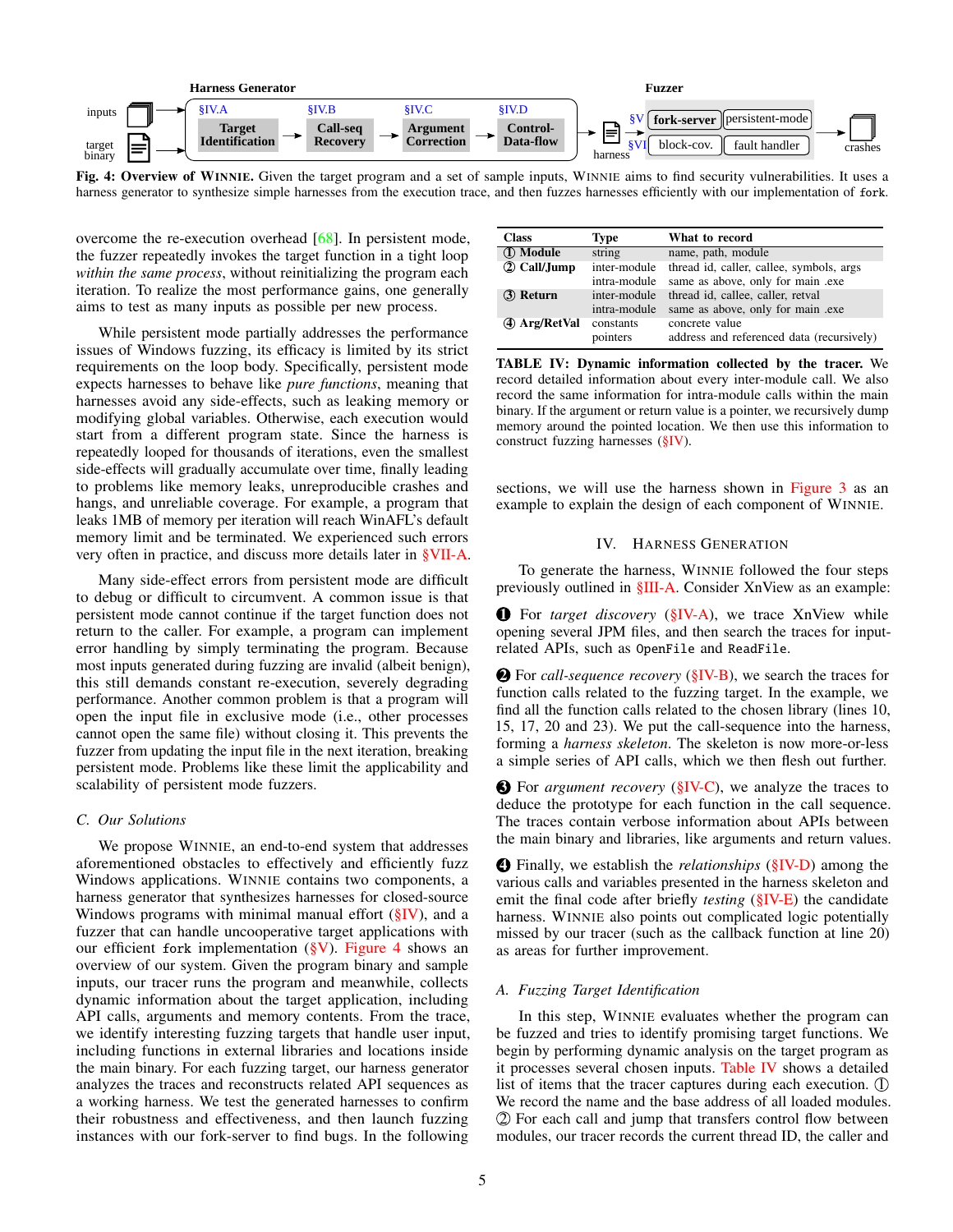callee addresses, symbols (if available), and arguments. Without function prototype information, we conservatively treat all CPU registers and upper stack slots as potential arguments.  $\Im$  We record return values when encountering a return instruction.  $\Phi$ If any of values fall into accessible memory, we conservatively treat it as a pointer and dump the referenced memory for further analysis. To capture multi-level pointer relationships (e.g., double or triple pointers), we repeat this process recursively. For pointers, we also recognize common string encodings (e.g., C strings) and record them appropriately.

Using our captured traces, we look for functions which are promising fuzzing targets. It is commonly believed that good fuzzing targets have two key features  $[58, 68]$  $[58, 68]$  $[58, 68]$ : the library accepts the user-provided file path as the input, and it opens the file, parses the content and closes the file. We use these two features to find candidate libraries for fuzzing. Specifically, for each function call, we check whether one of its arguments points to a file path, like C:\my\_img.jpm. To detect user-provided paths, our harness generator accepts filenames as input. Next, we identify callers of well-known file-related APIs such as OpenFile and ReadFile. If a library has functions accepting file paths, or invokes file-related APIs, we consider it is an input-parsing library and treat it as a fuzzing candidate.

WINNIE also identifies library functions that do not open or read the file themselves, but instead accept a file descriptor or an in-memory buffer as input. To identify functions accepting input from memory, our tracer dissects pointers passed to calls and checks if the referenced memory contains any content from the input file. We also verify that the appropriate file-read APIs were called. To find functions taking file descriptors as inputs, we inspect all invocations of file-open APIs and track the opened file descriptors. Then, we check whether the library invokes file-related APIs on those file descriptors.

Our harness generator focuses primarily on the external interfaces a library exposes. On the other hand, we do not record control flow within the same module as these represent libraries' internal logic. Because invoking the API through those interfaces models the same behavior as the original program, inter-module traces are sufficient for building an accurate harness. However, we treat the main executable as a special case and record all control-flow information within it. This is because the main executable is responsible for calling out to external libraries. Thus, we also search the intra-module call-graph of the main executable for suitable fuzzing targets.

WINNIE then expands its search to within the main binary by analyzing its call-graph. Specifically, WINNIE begins at the *lowest common ancestor (LCA)* of I/O functions and the parsing library APIs we previously identified. In a directed acyclic graph, the LCA of two nodes is the deepest one that can reach both. In our case, we search for the lowest node in the main binary's callgraph that satisfies two criteria. First, it should be before the file-read operation so that our fuzzer can modify the input. Note that even if the fuzzed process has opened the input file, we still can modify it so the program uses the new content. Second, the LCA should reach locations that invoke parsing functions. [Figure 5](#page-5-1) shows an example callgraph from the program ACDSee. The function at address 0x5cce80 is the LCA as it reaches two file-related APIs (i.e., OpenFile and ReadFile) and also invokes the parsing functionality in ide\_acdstd.apl. We also consider the LCA's ancestors (e.g.,

<span id="page-5-1"></span>

Fig. 5: A simplified call-graph of the ACDSee program. WINNIE analyzes the call-graph for fuzzing possible targets, focusing on intermodule calls and I/O functions. We look for functions that can reach both I/O functions and also the interesting ones we wish to fuzz. "†" indicates such functions, known as *LCA candidates* [\(§IV-A\)](#page-4-2).

main()) as fallback candidates, if the immediate LCA does not yield a working harness. In cases where a working LCA is found, it often is sufficient for making an effective harness.

Our tool can also optionally use differential analysis to refine the set of candidate fuzzing targets. Given two sets of inputs, one triggering the target functionality and another not triggering, WINNIE will compare the two execution traces and locate the library functions that are specific to the target functionality. We discard the other functions which are present in both sets of traces. This feature helps deal with multi-threaded applications where only one thread performs operations related to the input file. In any case, differential analysis is optional; it only serves as an additional criteria to improve harness generation.

# <span id="page-5-0"></span>*B. Call-sequence Recovery*

Now that we have identified a candidate fuzzing target, our goal in this step is to reproduce a series of API calls which will correctly reach and trigger the functionality we wish to fuzz. We call such an API sequence a *harness skeleton*. We search the traces for function calls related to that library and copy them to the harness skeleton (lines 10, 15, 17, 20, 23 in [Figure 3\)](#page-3-0). We also reconstruct the functions' prototypes (e.g., argument count and types) with hybrid analysis: we combine the static analysis provided by IDA Pro [\[31\]](#page-13-26) or Ghidra [\[2\]](#page-13-27) with concrete information retrieved from the dynamic execution traces. Namely, we apply pointer types to arguments that were valid addresses in the traces, as the static analysis can misidentify pointer arguments as integers. Lastly, we attach auxiliary code that is required to make the harness work, like a main function, forward function declarations, and helper code to open or read files (line 6).

Special care must be taken to handle applications which use multiple threads. In that case, we will only consider the threads that invoke file-related APIs. This is to avoid adding irrelevant calls that harm the correctness of the harness. We encountered several programs that exhibit this behavior, such as GomPlayer, which had hundreds of irrelevant function calls in the execution trace. When the program creates multiple threads within the same library, the trace records an interleaving of many threads' function calls combined. However, since we recorded the thread IDs in our previous step, we can untangle the threads to focus on them individually. With the per-thread analysis, we can narrow the number of calls down to just seven.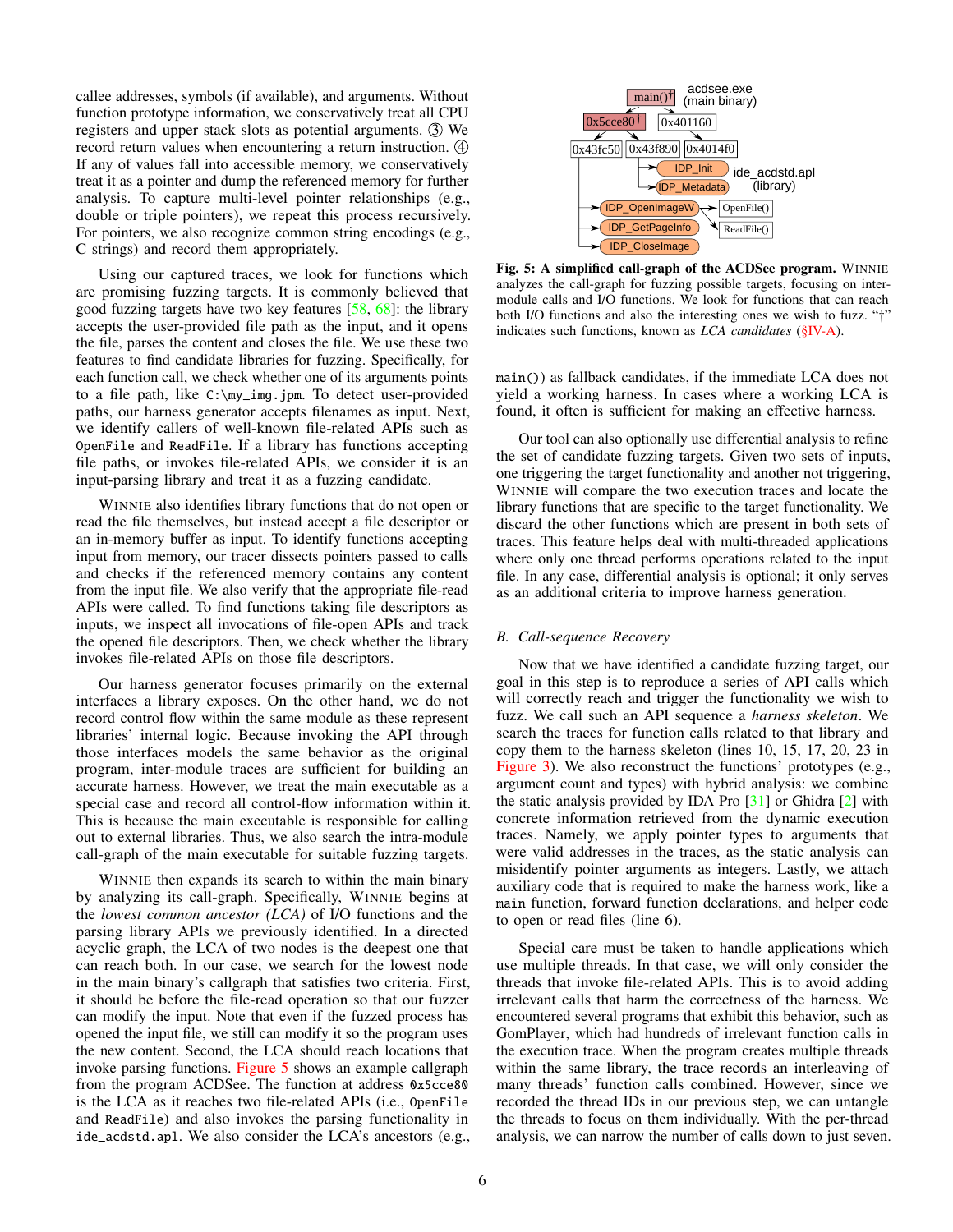# <span id="page-6-1"></span>*C. Argument Recovery*

In this step, we reconstruct the arguments that should be passed to each API call in the call sequence recovered in the previous step. WINNIE attempts to symbolize the raw argument values recorded in the traces into variables and constants. First, we identify pointer arguments. We do so empirically through differential analysis of the trace data. Specifically, the tracer runs the program with the same input twice, both times with address space layout randomization (ASLR) enabled [\[49\]](#page-13-28). Because ASLR randomizes memory addresses across different runs, two pointers passed to the same call site will have different, pseudorandom values that are accessible addresses both times. If this is the case, we can infer that the argument is a pointer. For pointer arguments, we use the concrete memory contents from the trace, dissecting multiple levels of pointers of necessary. Otherwise, we simply consider the value of the argument itself.

Next, we determine whether the argument is *static* or *variable*. Values which vary from execution to execution are *variable*, and we define names for variables and replace their uses with new names. Values which remain constant between runs are *static*, and we simply pass them as the constant value seen in the trace (like 0xA and 0xD in [Figure 3\)](#page-3-0).

# <span id="page-6-2"></span>*D. Control-Flow and Data-Flow Reconstruction*

WINNIE analyzes the program to reflect control-flow and data-flow dependencies in the harness. Control-flow dependencies represent how the various API calls are logically related (e.g., the if-statement on line 11 in [Figure 3\)](#page-3-0). To find control-flow dependencies, we apply static analysis. Specifically, WINNIE analyzes the control-flow between two API calls for paths from the return value of the invoked function to a termination condition (e.g., return or exit()). If such a path is found, WINNIE duplicates the decompiled control-flow code (e.g., if-statements). The current version of WINNIE avoids analyzing complex flows involving multiple assignments or variable operands in the conditional statement; we leave such cases to a human expert. This is important for accurate harness generation: neglecting control-flow dependencies causes incorrect behavior. For example, consider a harness that fails to reflect an early exit error handling condition in the original program. The program under normal execution would terminate immediately, but the harness would proceed onwards to some unpredictable program state. These kinds of mistakes lead to unreproducible crashes (i.e., false positives).

Data-flow dependencies represent the relationships among function arguments and return values. To find data-flow dependencies, WINNIE tries to connect multiple uses of the same variable between multiple call sites (e.g.,  $f0_a$ a0 in [Figure 3\)](#page-3-0). We consider the following possible cases:

• Simple flows from return values. Return values of past function calls are commonly reused as arguments for later calls. We detect these cases by checking if an argument always has the same value as a past return value. We only do this for whose values exceed a certain threshold. If we connected any frequently observed values (e.g., connect return value 0 as the next argument), we may generate incorrect harnesses; this resolves many common cases where functions return object pointers.

- Points-to relationships. Some arguments are retrieved from memory using pointers returned by previous code. For instance, an API may return a pointer, whose pointed contents are used as an argument in a later API call. In the example harness in [Figure 3,](#page-3-0) line 23 uses an argument f0\_a0 that is loaded from memory, initialized by the API JPM\_Document\_Start. When we detect these points-to relationships in the trace, we reflect them in the harness as pointer dereferences (i.e., \*p). WINNIE also supports multi-level points-to relationships (e.g., double and triple pointers), thanks to the tracer's recursive memory dumping.
- Aliasing. WINNIE defines a variable if it observes one or more repeated usages. In other words, if the same nonconstant value is used twice as an argument, then the two uses are considered aliases forming a single variable.

## <span id="page-6-3"></span>*E. Harness Validation and Finalization*

Although it covers most common cases, WINNIE's harness generator is not foolproof. WINNIE points out parts of the harness that is unsure about and provides suggestions to help users further improve it.  $\circled{1}$  We report distant API calls where the second API's call site is far from the first. In such cases, our API-based tracer might have missed some logic between two API calls.  $\oslash$  We highlight code pointer arguments to users, which could represent callback function pointers or virtual method tables.  $\circled{3}$  We provide information about file operations as they are generally important during harness construction.

Once a fuzzing harness has been generated, we perform a few preliminary tests to evaluate its effectiveness. First, we check the harness's stability. We run the harness against several normal inputs; if the harness crashes, we immediately discard it. Second, we evaluate the harness's ability to explore program states. Specifically, we fuzz the harness for a short period and check whether the code coverage increases over time. We discard harnesses that fail to discover new coverage. Lastly, we test the execution speed of the harness. Of all stable, effective harnesses, we present the fastest ones to the user.

WINNIE's goal is to generate harnesses automatically. However, the general problem of extracting program behaviors from runtime traces without source code is very challenging so there will always be cases it cannot cover. Thus, we aim to handle most common cases to maximize WINNIE's ability to save the human researcher's time. We observe that in practice it produces good approximations of valid harnesses, and most of them can be fuzzed with only minor modifications as shown in [Table VIII.](#page-9-0) We discuss our system's limitations and weaknesses in [§VII-C](#page-9-1) and [§VIII.](#page-11-0)

#### V. FAST PROCESS CLONING ON WINDOWS

<span id="page-6-0"></span>Fork indeed exists on Windows systems [\[15\]](#page-13-29), but existing work fails to provide a stable implementation. To support efficient fuzzing of Windows applications, we reverse-engineered various internal Windows APIs and services and identified a key source of instability. After overcoming these challenges, we were able to implement a practical and robust fork-server for Windows fuzzing. Specifically, our implementation of the Windows fork corrects the problems related to the CSRSS, which is a user-mode process that controls the underlying layer of the Windows environment [\[54\]](#page-14-16). If a process is not connected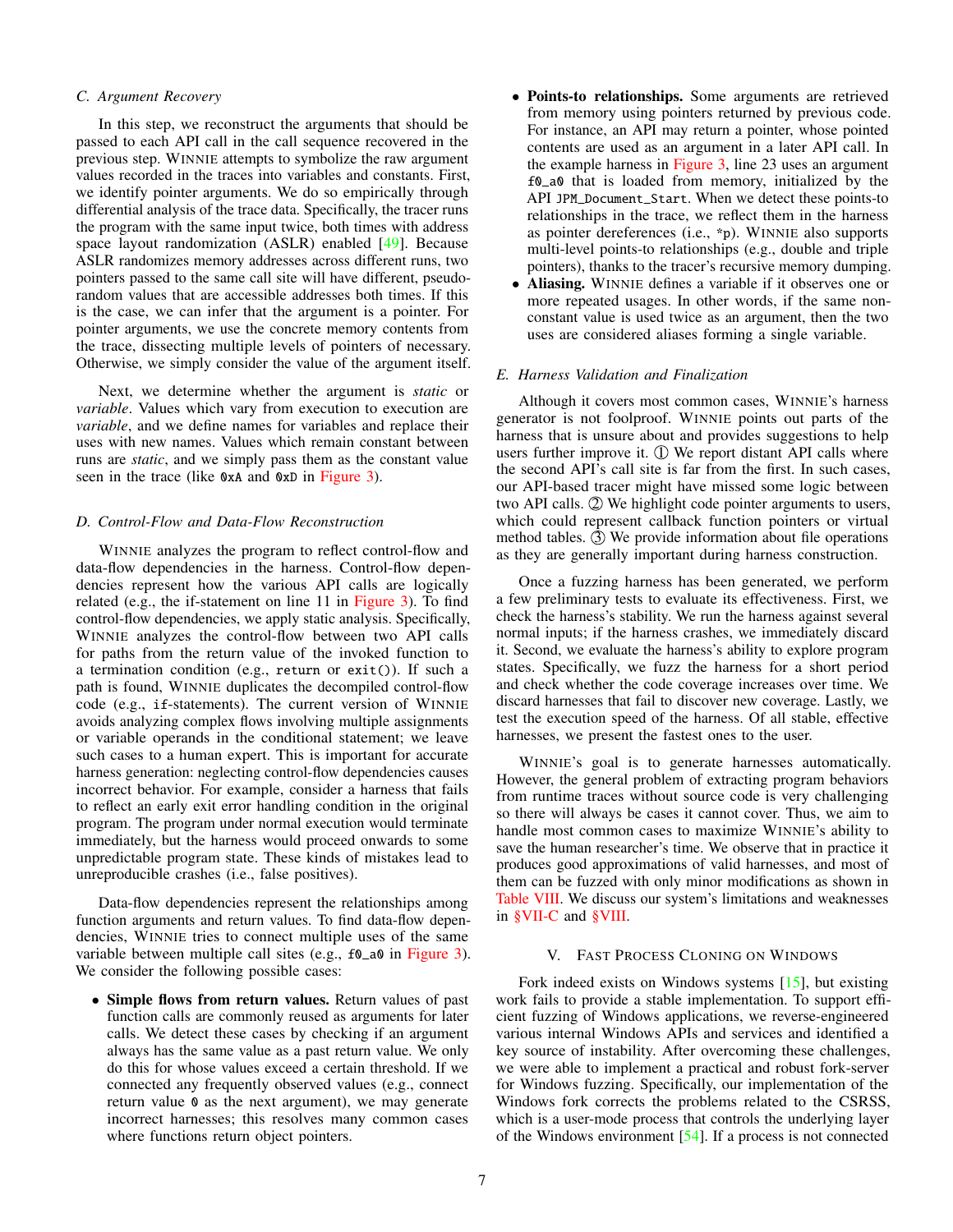<span id="page-7-0"></span>

Fig. 6: Overview of fork() on Windows. We analyzed various Windows APIs and services to achieve a CoW fork() functionality suitable for fuzzing. Note that fixing up the CSRSS is essential for fuzzing COTS Windows applications: if the CSRSS is not re-initialized, the child process will crash when accessing Win32 APIs. We include a detailed technical description in appendix [§X-A.](#page-15-0)

<span id="page-7-1"></span>

|                           | Re-execute           | Forkserver |      |       |                                           |        |  |  |  |  |  |
|---------------------------|----------------------|------------|------|-------|-------------------------------------------|--------|--|--|--|--|--|
| For k()                   | <b>CreateProcess</b> |            |      |       | WINNIE Cygwin WSL $(v1)$ WSL $(v2)$ Linux |        |  |  |  |  |  |
| <b>Supports PE files?</b> | v                    |            |      |       |                                           |        |  |  |  |  |  |
| Copy-on-Write?            |                      |            |      | v     |                                           |        |  |  |  |  |  |
| Speed (exec/sec)          | 91.9                 | 310.9      | 72.8 | 442.8 | 405.1                                     | 4907.5 |  |  |  |  |  |

TABLE V: Comparison of fork() implementations. Cygwin is not CoW, and WSL does not support Windows PE binaries. WINNIE's new fork API is therefore the most suitable for Windows fuzzing.

to the CSRSS, it will crash when it tries to access Win32 APIs. Note that virtually every Windows application uses the Win32 API. Our fork correctly informs the CSRSS of newlycreated child processes, as shown in [Figure 6.](#page-7-0) Connecting to the CSRSS is not trivial for forked processes: for the call to succeed, we must manually *de-initialize* several undocumented variables before the child process connects. We provide a detailed technical description of our implementation in the appendix  $\frac{8}{9}X-A$ .

To the best of our knowledge, our fork implementation is the only one that can support fuzzing commercial offthe-shelf (COTS) Windows applications. [Table V](#page-7-1) shows a comparison of process creation techniques on Windows and Linux. CreateProcess is the standard Windows API for creating new processes with a default program state, used by WinAFL. New processes must re-execute everything from the beginning, wasting a lot of time on GUI initialization code, shown in [Table II.](#page-2-1) Persistent mode  $[68]$  aims to mitigate the re-execution overhead, but is impractical due to the numerous problems outlined in  $$III-B$ . Thus, our goal is to avoid re-executions altogether by introducing a fork-style API. Meanwhile, Cygwin's fork implementation is not designed for COTS Windows applications. It works by manually copying the program state after calling CreateProcess. It also suffers from problems related to address space layout randomization [\[6\]](#page-13-30). The Windows Subsystem for Linux (WSL) is designed for running Linux ELF binaries on Windows. Thus, we cannot use it for testing Windows PE binaries, even if it is faster [\[41\]](#page-13-31). Our fork implementation achieves a speed comparable to the WSL fork, and most importantly, supports Windows PE applications.

Verifying the Fork Implementation. We ran several test programs under our fork-server to verify its correctness. First, verified that each child process receives a correct copy of the global program state. We checked various the values of

<span id="page-7-2"></span>

| Category          | Component                     | Lines of code                                |
|-------------------|-------------------------------|----------------------------------------------|
| Harness generator | Dynamic tracer<br>Synthesizer | $1.6K$ LoC of C++<br>2.0K LoC of Python      |
| <b>Fuzzer</b>     | Fuzzer<br>Fork library        | $3.0K$ LoC of C $++$<br>$0.5K$ LoC of C $++$ |

TABLE VI: WINNIE components and code size

global variables in test programs before and after forking a new process. For example, we incremented a global counter in the parent process after each fork and verified that the child process received the old value. Second, to verify that the fork implementation is CoW (*copy-on-write*), we initialized large amounts of memory in the parent process before forking. Because the memory footprint of the parent process did not affect the time taken by fork, we concluded that our implementation is indeed CoW.

We also briefly measured the speed of fork with WinAFL's built-in test program as shown in [Table V.](#page-7-1) On an Intel i7 CPU, we were able to call our fork 310.9 times/sec per core with a simple program, which is 4.2× faster than Cygwin's *No-CoW* fork and ∼1.3× slower than the WSL fork. Since we are not using the same fork mechanism as the one provided by the Linux kernel but instead mimicking its CoW behavior using the Windows API, the execution speed is nowhere as fast (e.g., >5,000 execs/sec). Even if Windows implementation of fork is slower than Linux's, the time regained from avoiding costly reexecutions easily makes up for the overhead of fork. Moreover, the process creation machinery on Windows is slow in general: in our experiments, ordinary CreateProcess calls (as used by WinAFL) only reach speeds of less than 100 execs/sec. Overall, we believe that the reliability and quality of our Windows forkserver is comparable to ones used for fuzzing on Unix systems.

Idiosyncrasies of Windows Fork. Our fork implementation has a few nuances due to the design of the Windows operating system. First, if multiple threads exist in the parent process, only the thread calling fork is cloned. This could lead to deadlocks or hangs in multi-threaded applications. Linux's fork has the same issue. To sidestep this problem, we target deeply-nested functions that behave in a thread-safe fashion. For example, in the program UltraISO, we bypassed the GUI and fuzzed the target function directly, shown in [Table VIII.](#page-9-0) Second, handle objects, the Windows equivalent of Unix file descriptors, are not inherited by the child process by default. To address this issue, we enumerate all relevant handles and manually mark them inheritable. Third, because the data structures involved in fork-related APIs differ from version to version of Windows, it is impractical to support all possible installations of Windows. Nevertheless, our fork-server supports all recent builds of Windows 10. Since Windows is very backwards-compatible, we do not see this as a significant limitation of our implementation.

#### VI. IMPLEMENTATION

We prototyped WINNIE with 7.1K lines of code (shown in [Table VI\)](#page-7-2). WINNIE supports both 32- and 64-bit Windows PE binaries. We built our fuzzer on top of WinAFL and implemented the fork library from the scratch. The tracer relies on Intel Pin [\[40\]](#page-13-32) for dynamic binary instrumentation.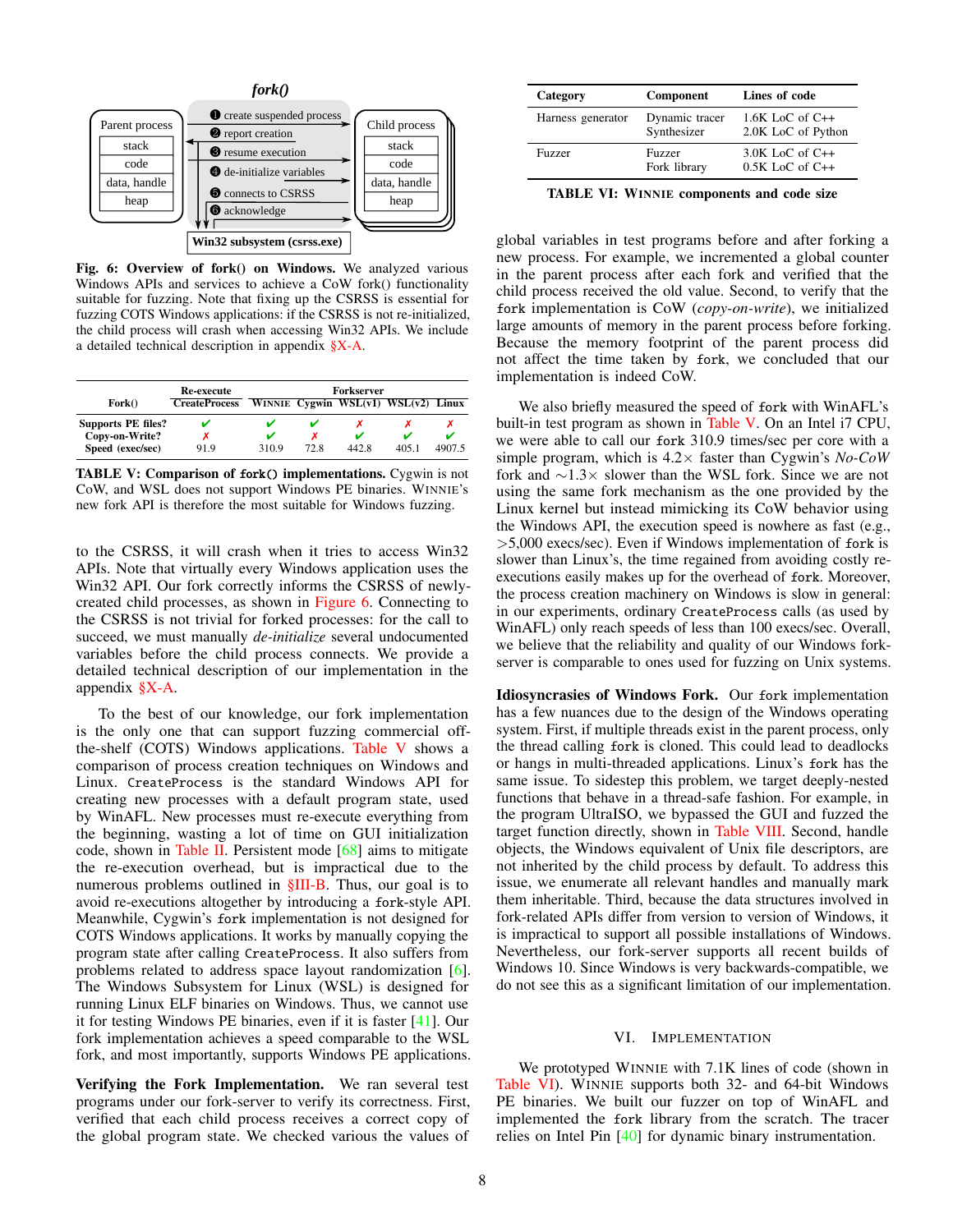<span id="page-8-3"></span>

Fig. 7: Overview of WINNIE's fuzzer. We inject a fuzzing agent into the target. The injected agent spawns the fork-server, instruments basic blocks, and hooks several functions. This improves performance [\(§VI-A\)](#page-8-1) and sidesteps various instrumentation issues [\(§VI-B\)](#page-8-2).

#### <span id="page-8-1"></span>*A. Fuzzer Implementation*

[Figure 7](#page-8-3) shows an overview of our fuzzer. We inject a fuzzing agent agent.dll into the target program, which cooperates with the fuzzer using a pipe for bidirectional communication. This architecture helps assuage the most uncooperative of fuzzing targets.

The fuzzing agent is injected as soon as the program loads, before any application code has begun executing. Once injected, the agent first hooks the function specified by the harness and promptly returns control to the target application. Then, the target application resumes and initializes itself. The application halts once it reaches the hooks, and the fuzzing agent spins up the fork-server. Since we spin up the fork-server only at some point deep within the program, initialization code only runs once, massively improving performance.

Our fuzzer works as follows:  $\bullet$  The fuzzing agent, which contains the fork server, is injected into the target application. The injected agent  $\bullet$  installs function hooks on the entry point and the target function, and  $\bigcirc$  instruments all basic blocks so it can collect code coverage. **4** Then, the fuzzer creates forked processes. Using the pipe between the fuzzer and target processes,  $\Theta$  the agent reports program's status and  $\Theta$  the fuzzer handles coverage and crash events.

# <span id="page-8-2"></span>*B. Reliable Instrumentation*

Collecting code coverage from closed-source applications is challenging, specially for Windows applications. WinAFL uses two methods to collect code coverage: one using dynamic binary instrumentation using DynamoRIO [\[57\]](#page-14-13), and another using hardware features through Intel PT (IPT) [\[59\]](#page-14-17). Unfortunately, DynamoRIO and IPT are prone to crashes and hangs. In our evaluation, WinAFL was only able to run 26 of 59 targets.

To address this issue, we discard dynamic binary instrumentation in favor of *fullspeed fuzzing* [\[47\]](#page-13-33) to collect code coverage. Fullspeed fuzzing does not introduce any overhead except when the fuzzer discovers a new basic block. Based on boolean basic block coverage, fullspeed fuzzing only considers there to be new coverage when a new basic block is visited. To implement this, we patch all basic blocks of the tested program with an int 3 instruction. Then, we fuzz the patched program and wait

for the execution to reach a new block. When reached, the first byte of the new block is then restored so that it will no longer generate exceptions in the future. Since encountering new basic blocks is rare during fuzzing, fullspeed fuzzing has negligible overhead and can run the target application at essentially native speed. Breakpoints need only be installed *once* thanks to the fork-server: child processes inherit the same set of breakpoints as the parent. We noticed that this is an important optimization as we observe Windows applications easily contain a massive number of basic blocks (e.g.,  $>100K$ ).

## VII. EVALUATION

We evaluated WINNIE on real-world programs to answer the following questions:

- Applicability of WINNIE. Can WINNIE test a large variety of Windows applications? [\(§VII-A\)](#page-8-0)
- Efficiency of fork. How efficient is fork on versus other modes of fuzzing like persistent mode? [\(§VII-B\)](#page-9-2)
- Accuracy of harness generation. How effectively can WINNIE create fuzzing harnesses from binaries? [\(§VII-C\)](#page-9-1)
- Finding new bugs. Can WINNIE discover new program states and bugs from real world applications? [\(§VII-D\)](#page-10-0)

Evaluation Setup. Our evaluation mainly compares WINNIE with WinAFL. Other Windows fuzzers either do not support feedback-driven fuzzing (e.g., Peach [\[16\]](#page-13-23)), or cannot directly fuzz Windows binaries (e.g., HonggFuzz [\[25\]](#page-13-22)). We configured WinAFL to use basic-block coverage as feedback and used persistent-mode to maximize performance. Our evaluation of WinAFL considers two modes, the DynamoRIO mode (WinAFL-DR) where WinAFL relies on dynamic binary instrumentation, and the PT mode where WinAFL uses the Intel PT hardware feature to collect code coverage. We enlarged the Intel PT ring buffer sizes from 128 kilobytes to 512 kilobytes to mitigate data-loss issues  $[34]$ . We performed the evaluation on an Intel Xeon E5-2670 v3 (24 cores at 2.30GHz) and 256 GB RAM. All the evaluations were run on Windows 10, except WinAFL-DR, which was run on Windows 7 as it did not run properly under Windows 10.

Target Program Selection. We generated 59 valid fuzzing harnesses with WINNIE. We ran all 59 programs test the applicability of WINNIE ( $\text{\&VII-A}$ ). For the other evaluations ( $\text{\&VII-B}$  to [§VII-D\)](#page-10-0), we randomly chose 15 GUI or CLI applications among the 59 generated harnesses due to limited hardware resources (i.e., 15 apps  $\times$  24 hrs  $\times$  5 trials = 5,400 CPU hrs). We aimed to show that WINNIE can fuzz complicated GUI applications and that WINNIE also outperforms existing solutions on CLI programs. Thus, we chose a mixture of both types of binaries from a variety of real-world applications. For this evaluation, we mainly focused on programs that accept user input from a file, as their parsing components are usually complex (i.e., error-prone) and handle untrusted inputs.

## <span id="page-8-0"></span>*A. Applicability of* WINNIE

[Figure 8](#page-9-3) shows that WINNIE supports running a wider variety of Windows applications than WinAFL. Specifically, WINNIE successfully generates working harnesses for all programs and is able to test them efficiently. WinAFL-IPT failed to run 33 of out 59 harnesses (55.9%) while WinAFL-DR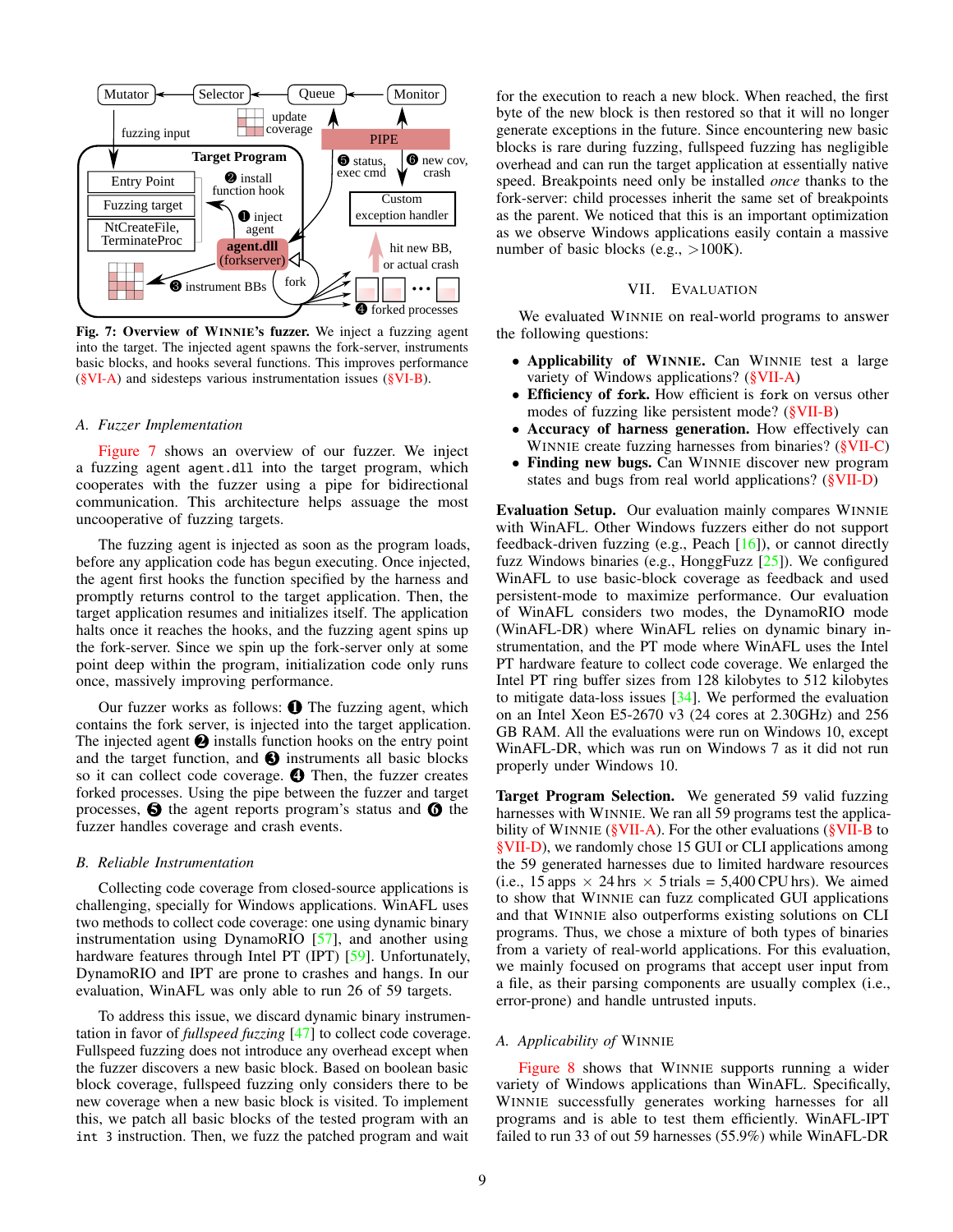<span id="page-9-3"></span>

Fig. 8: Applicability of WINNIE and WinAFL. Among 59 executables, WinAFL-IPT and WinAFL-DR failed to run 33 and 30 respectively, whereas WINNIE was able to test all 59 executables. We provide a detailed breakdown of all 59 programs in appendix [§X-B.](#page-15-1)

<span id="page-9-4"></span>

| Program          |     | <b>Without Fork</b>               |      |      | Fork                                |                                                          |  |  |  |
|------------------|-----|-----------------------------------|------|------|-------------------------------------|----------------------------------------------------------|--|--|--|
|                  |     | Leak Hang <sup>†</sup> Speed Cov. |      |      | <b>Speed</b>                        | Coverage                                                 |  |  |  |
| 7z               |     |                                   | 5.2  | 1430 | $(9.5\times\lambda)$ 2117<br>49.3   | $(1.5\times\Lambda)$                                     |  |  |  |
| makecab          | х   |                                   | 14.8 | 576  | $(3.3\times\Lambda)$ 1020<br>49.4   | $(1.8\times\Lambda)$                                     |  |  |  |
| <b>GomPlayer</b> |     | x                                 | 0.4  | 201  | 25.9 $(64.7 \times \)$ 1496         | $(7.4 \times \triangle)$                                 |  |  |  |
| Hwp-jpeg         | x   |                                   | 4.2  | 1045 | $(6.2\times\Lambda)$ 1847<br>25.9   | $(1.8\times\Lambda)$                                     |  |  |  |
| Hwp-tiff         | X   | x                                 | 0.3  | 1340 | 26.2 $(87.3 \times \triangle)$ 2301 | $(1.7\times\Lambda)$                                     |  |  |  |
| <b>EndNote</b>   |     |                                   | 5.3  | 68   |                                     | 89.5 $(16.9 \times \Lambda)$ 693 $(10.2 \times \Lambda)$ |  |  |  |
| <b>Total</b>     | 3/6 | 2/6                               |      |      | $(31.3\times\Lambda)$               | $(4.0\times\Lambda)$                                     |  |  |  |

TABLE VII: Evaluation of fork(). We ran six applications that both WinAFL and WINNIE could fuzz for 24 hours. We compared their speed and checked for memory and handle (i.e., file descriptor) leaks. fork not only improves the performance, but also mitigates resource leaks. Hang† means an execution speed slower than 1.0 exec/sec.

failed to run 30 (50.8%). For each program that WinAFL failed, we analyzed the cause and present the details in the appendix [§X-B.](#page-15-1) Execution timeouts during the dry-runs dominate all failed cases of WinAFL (18 for WinAFL-IPT and 19 for WinAFL-DR). Specifically, before the fuzzing fully begins, WinAFL launches a few dry-runs to verify that the fuzzing setup is valid (e.g., harness quality). If the program times out during the dry-run, WinAFL will not be able to continue the testing. The second main failure mode was crashing during the dry-run. This contributed seven failures for WinAFL-IPT and eight for WinAFL-DR. We provide several case studies to understand why WinAFL fails to test these programs:

Unexpected Change in Global State. ① mspdbcmf.exe is a PDB (debug symbol file) conversion tool, and WinAFL failed with a timeout error. When the fuzzer executes the same function iteratively, the program falls into a termination condition, due to a corrupted global variable. In particular, the program assigns a non-zero value to the global variable (g\_szPdbMini) in the first execution, and the changed value makes the application terminate during the second execution. In other words, the root cause was that the target function was not idempotent. Unfortunately, WinAFL misclassifies this unexpected termination as a timeout, and thus the fuzzer quits after the dry-run.  $\mathcal{D}$  ML.exe (Macro assembler and Linker) is an assembler program in Visual Studio that crashes when fuzzing begins. Similar to the aforementioned timeout issue, a crash happens at the second execution of the main function. In the first execution, the target program checks the global flag (i.e., fHasAssembled) to determine whether the assembly is done and then initializes necessary heap variables. Once the program finishes the first time, it changes the global flag to *true*. In the second execution, the program's control flow diverges because the fHasAssembled flag is *true*. This ultimately leads to a crash when it tries to access the uninitialized heap variable.

<span id="page-9-0"></span>

| Program         | <b>Target</b>   | <b>Size</b> | <b>API Calls</b> LoC |     | Fixed (LoC)             | $(\%)$ |
|-----------------|-----------------|-------------|----------------------|-----|-------------------------|--------|
| <b>ACDSee</b>   | IDE ACDStd.apl  | 3007K       | 19                   | 506 | CB (38), ST (174)       | 34.3   |
| <b>HWP-jpeg</b> | HncJpeg10.dll   | 220K        | 3                    | 92  | CB(7), ST(8)            | 16.3   |
| ezPDF           | Pdf2Office.dll  | 3221K       | 4                    | 112 | CB(2), ST(8)            | 8.9    |
| <b>HWP-tiff</b> | HncTiff10.dll   | 630K        | 3                    | 82  | CB(7)                   | 8.5    |
| <b>UltraIso</b> | UltraISO.exe    | 5250K       | 1                    | 57  | CB(2)                   | 3.5    |
| <b>XnView</b>   | ldf jpm.dll     | 692K        | 10                   | 199 | $CB(4)$ , pointer $(2)$ | 3.0    |
| Gomplayer       | avformat-gp.dll | 4091K       | 7                    | 116 | pointer $(2)$           | 1.7    |
| file            | magic1.dll      | 147K        | 3                    | 96  | $\Omega$                | 0.0    |
| <b>EndNote</b>  | PC4DbLib        | 2738K       |                      | 55  | $\Omega$                | 0.0    |
| 77.             | 7z.exe          | 1114K       |                      | 55  | 0                       | 0.0    |
| makecab         | makecab.exe     | 50K         |                      | 55  | $\Omega$                | 0.0    |
| <b>Tiled</b>    | tmxviewer.exe   | 113K        |                      | 55  | 0                       | 0.0    |
| mspdbcmf        | mspdbcmf.exe    | 1149K       |                      | 55  | 0                       | 0.0    |
| pdbcopy         | pdbcopy.exe     | 726K        |                      | 55  | 0                       | 0.0    |
| ml              | ml.exe          | 476K        |                      | 55  | $\Omega$                | 0.0    |

CB: Callback function, ST: Custom struct

TABLE VIII: Harnesses generated by WINNIE. The majority of the harnesses worked out of the box with few modifications. Some required fixes for callback and struct arguments, which we discuss below. For a complete table of all 59 harnesses, see appendix [Table XII.](#page-16-0)

IPT Driver Issues. The dynamic binary instrumentation adopted by WinAFL-IPT had unknown issues and sometimes prevented WinAFL from collecting code coverage. For example, for the program KGB archiver, we observed that the fuzzer could not receive any coverage due to a Intel-PT driver error.

# <span id="page-9-2"></span>*B. Benefits of Fork*

We tested whether fork makes fuzzing more efficient. To do so, we ran the selected programs under our fuzzer in fork mode, while we set WinAFL to create a new process for each execution (re-execution mode). Both of these configurations can run the target program reliably. As shown in [Table VII,](#page-9-4) fork improves fuzzing performance: compared to re-execution mode, WINNIE achieved  $31.3\times$  faster execution speeds and discovered  $4.0\times$  more basic blocks. In particular, GomPlayer and EndNote recorded  $64.7\times$  and  $87.3\times$  faster executions and revealed 7.4 $\times$  and 10.2 $\times$  more basic blocks respectively.

We also evaluated whether fork makes fuzzing more stable. We configured WinAFL to use persistent mode, which runs a specific target function in a loop. Then, we tracked the system's memory and resource usage over time while fuzzing. Almost immediately, we observed memory leaks in the persistent mode harnesses for HWP-jpeg, HWP-tiff, and makecab. The HWPjpeg and HWP-tiff harnesses also leaked file handles, which would lead to system handle exhaustion if the fuzzer runs for a long time. These types of leaks tend to cause fuzzing to unpredictably fail after long periods of fuzzing, creating a big headache for the human researcher. We explain this in further detail in [§III-B.](#page-3-2) fork prevented the memory leaks and file handle leaks, improving stability. We further discuss the advantages and disadvantages of persistent mode in [§VIII.](#page-11-0)

# <span id="page-9-1"></span>*C. Efficacy of Harness Generation*

In this section, we evaluate how well WINNIE helps users create effective fuzzing harnesses. To do so, we diffed the initial and final harness code in our evaluation. We analyzed the fixes required to make the harnesses work, and present the findings in [Table VIII](#page-9-0) and [Table IX.](#page-10-1) We also include general information about all 59 harnesses in appendix  $\frac{S}{S}X-B$ . As shown, the majority of the harnesses worked with no modifications. On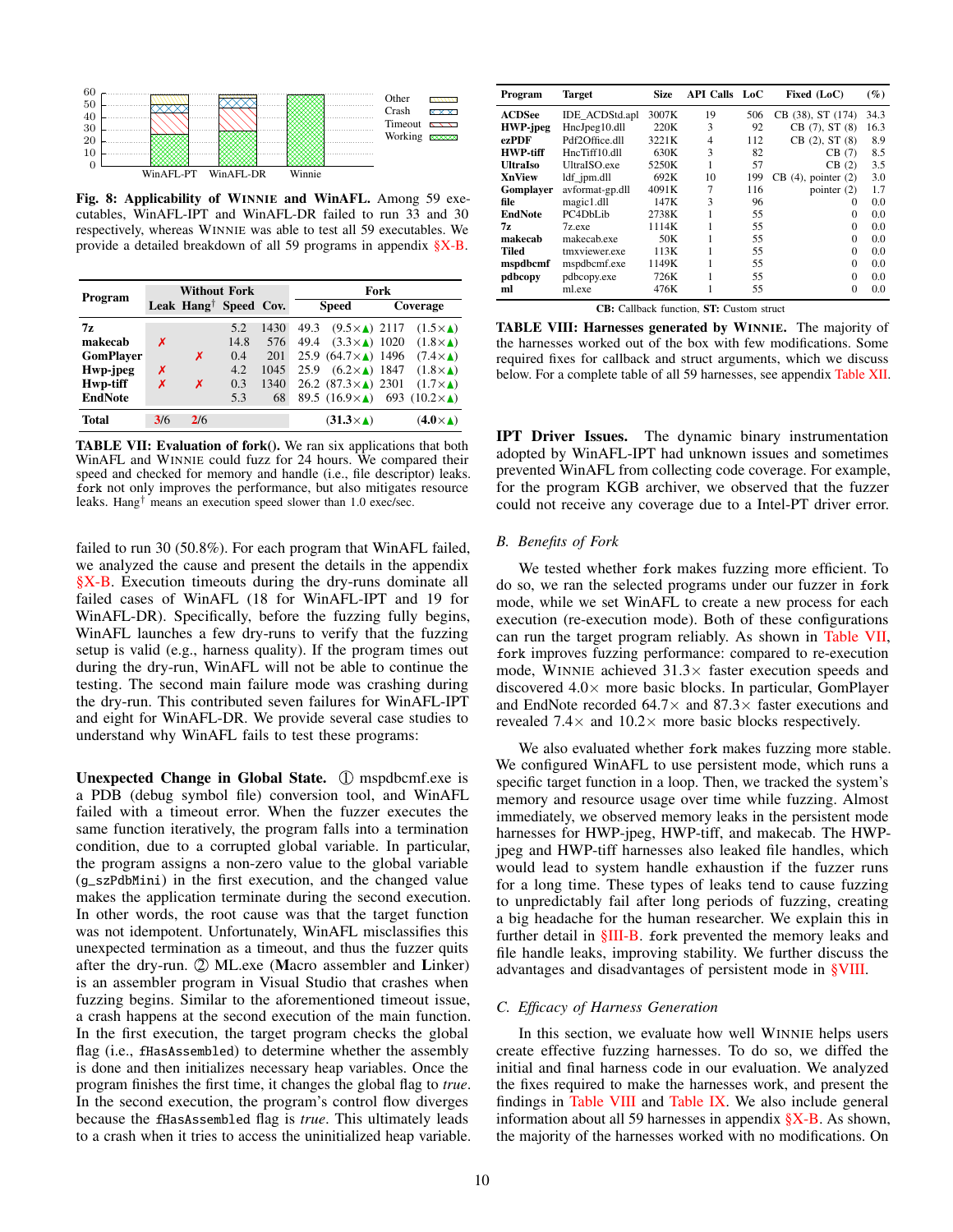<span id="page-10-1"></span>

| Program         | Vendor         |                  | GUI? | <b>Size</b> |       | Speed (exec/sec) |               |      |      | Coverage (# of new BBs) | $p$ -value |         | <b>Applied heuristics</b> |   |    |    |    |    |    |
|-----------------|----------------|------------------|------|-------------|-------|------------------|---------------|------|------|-------------------------|------------|---------|---------------------------|---|----|----|----|----|----|
|                 |                | Input            |      |             | W-DR  | W-PT             | <b>WINNIE</b> | W-DR | W-PT | <b>WINNIE</b>           | W-DR       | W-PT    |                           |   | DF | CS | CВ | CF | DF |
| makecab         | Windows 10     | .txt             | CЫ   | 50KB        | 228.2 | 21.3             | 49.4          | 762  | 982  | 1020                    | < 0.001    | < 0.001 | ✓                         | v |    |    |    |    |    |
| <b>HWP-jpeg</b> | Hancom 20      | .jpg             | GUI  | 220KB       | 25.2  | 21.0             | 25.9          | 1821 | 1498 | 1847                    | 0.12       | < 0.001 | V                         |   |    | ✔  | ✔  |    |    |
| 7z              | $7-Zip$        | .7z              | Both | 1.114KB     | 8.7   | 17.0             | 49.3          | 1435 | 1530 | 2117                    | < 0.001    | < 0.001 | v                         | v |    |    |    |    |    |
| <b>EndNote</b>  | Clarivate      | .pdt             | GUI  | 2.738KB     | 2.1   | 50.4             | 89.5          | 8    | 37   | 693                     | < 0.001    | < 0.001 | V                         |   |    |    |    |    |    |
| Gomplayer       | <b>GOM Lab</b> | .mp4             | GUI  | 4.091KB     | 0.2   | 0.6              | 25.9          | 194  | 1068 | 1496                    | < 0.001    | < 0.001 | V                         |   | v  |    |    |    |    |
| <b>HWP-tiff</b> | Hancom 20      | .tif             | GUI  | 630KB       | 0.2   | x                | 26.2          | 1279 | 8    | 2301                    | < 0.001    | N/A     | ✓                         |   |    |    | ✔  |    |    |
| Tiled           | T. Lindeijer   | .tmx             | Both | 113KB       | x     | ×                | 8.7           |      |      | 36                      | N/A        | N/A     | ✓                         | v |    |    |    |    |    |
| file            | libmagic       | .png             | CLI  | 147KB       |       |                  | 52.5          |      |      | 116                     | N/A        | N/A     | ✓                         | v |    |    |    |    |    |
| <b>UltraISO</b> | Ultra ISO      | .1S <sub>O</sub> | GUI  | 5,250KB     |       |                  | 45.3          |      |      | 1558                    | N/A        | N/A     |                           | v |    |    | v  |    |    |
| ezPDF           | Unidocs        | .pdf             | GUI  | 3.221KB     | x     |                  | 18.9          |      |      | 6355                    | N/A        | N/A     | V                         |   |    | v  | v  |    |    |
| <b>XnView</b>   | XnSoft         | .jpm             | GUI  | 692KB       |       |                  | 23.2          |      |      | 16702                   | N/A        | N/A     | V                         |   |    |    |    |    |    |
| mspdbcmf        | VS2019         | .pdb             | CLI  | 1.149KB     |       |                  | 8.1           |      |      | 9637                    | N/A        | N/A     | ✓                         | v |    |    |    |    |    |
| pdbcopy         | VS2019         | .pdb             | CLI  | 726KB       |       |                  | 28.5          |      |      | 3302                    | N/A        | N/A     | ✓                         | v |    |    |    |    |    |
| <b>ACDSee</b>   | <b>ACDsee</b>  | .png             | GUI  | 3.006KB     |       | x                | 63.1          |      |      | 618                     | N/A        | N/A     | V                         |   |    |    |    |    |    |
| ml              | VS2019         | .asm             | CLI  | 476KB       | x     | A                | 44.0          |      |      | 2399                    | N/A        | N/A     | ✓                         | v |    |    |    |    |    |

T: Target identification, L: LCA, DF: Differential analysis, CS: Call sequence, CB: Callback, CF: Control-flow (exit, loop), DF: Data-flow (constant/variable, pointer)

TABLE IX: Comparison of WINNIE against WinAFL. Among 15 applications, WinAFL could only run 6, whereas WINNIE was able run all 15. Columns marked " $\chi$ " indicate that the fuzzer could not fuzz the application. Markers " $\chi$ " indicate which heuristics were applied during harness generation. When both WinAFL and WINNIE support a program, WINNIE generally achieved better coverage and throughput. Although WINNIE excels at fuzzing complicated programs, WinAFL and WINNIE achieve similar results on small or simple programs. We explain in further detail in [§VIII.](#page-11-0) For all other programs, WINNIE's improvement was statistically significant (i.e., p<0.05). P-values were calculated using the Mann-Whitney U test on discovered basic blocks.

<span id="page-10-2"></span>

Fig. 9: Comparison of basic block coverage. We conducted five trials, each 24 hours long, with three fuzzers: WINNIE, WinAFL-DR, and WinAFL-IPT. Only programs which were supported by all fuzzers are shown here; WinAFL was unable to fuzz the rest. When a program can be fuzzed by both WINNIE and WinAFL, their performance is comparable. Nevertheless, most programs cannot be fuzzed with WinAFL.

average, the synthesized harnesses had 82.7 LoCs, relied on 3.2 heuristics, and required only 3.4% of the code to be modified. Based on our findings, we discuss the various strengths and weaknesses of the harness generator below.

Strengths of the Harness Generator. The execution tracer provides helpful information about the target program, such as promising fuzzing targets (i.e., [Table IX:](#page-10-1) Target identification). This saves the user's time. While creating harnesses, we kept most the original code that WINNIE generated. Without the aid of our system, the user would have had to manually record all of the corresponding function calls and their arguments. The API sequences WINNIE generates also gives useful clues to the user. In the example harness for XnView, since WINNIE extracted 4 calls to the same API with differing arguments, one could conclude that the API's purpose was to initialize various attributes of an object. In our experiments, WINNIE successfully inferred some relationships present in the program [\(§IV-D\)](#page-6-2). For example, WINNIE automatically detected that an opened file handle is passed to the next function (lines 6 and 10 in the example [Figure 3\)](#page-3-0) WINNIE also informs users about constant values, suggesting that they may be magic values that should not be modified.

To assess the usability of WINNIE and its ability to aid human researchers, we recruited two information security M.S. students who were unaware of the project. They were asked to use WINNIE to create fuzzing harnesses for Windows applications of their choice. Within 3 days, they were able to produce 7 functional harnesses, spending roughly only 3 hours per harness on average. The harness generator was most effective when it could rely on a single LCA API (e.g., [Table VIII:](#page-9-0) 7z). In these cases, the user only needed to collect program run traces and provide them to the harness generator. Upon receiving the trace, WINNIE automatically calculated the LCA and generated C code to correctly invoke the function.

Weaknesses. Although most harnesses worked with few modifications, ACDSee and HWP-jpeg in particular required relatively large modifications (e.g., 34.3% and 16.3% respectively). This is mainly because they passed complex objects and virtual functions to the library's API. One challenge was reconstructing the custom structure layouts without the original source code. Although WINNIE dissects structures and pointer chains from the trace to provide plausible inferences, WINNIE is not perfect. To correct this, we analyzed the object using a decompiler and identified eight variables and four function pointers. Second, we manually extracted the callback functions by adding decompiled code. We followed the function pointers from the trace, and copied the decompiled code into the harness. There will always be some cases that WINNIE cannot handle. We discuss a few examples in [§VIII,](#page-11-0) and we hope to support them in future versions of WINNIE.

# <span id="page-10-0"></span>*D. Overall Results*

*1) Overall Testing Results:* [Figure 9](#page-10-2) shows the ability of each fuzzer to find new coverage. Overall, WINNIE discovered  $3.6\times$  more basic blocks than WinAFL-DR and  $4.1\times$  more basic blocks than WinAFL-IPT. We also applied statistical tests,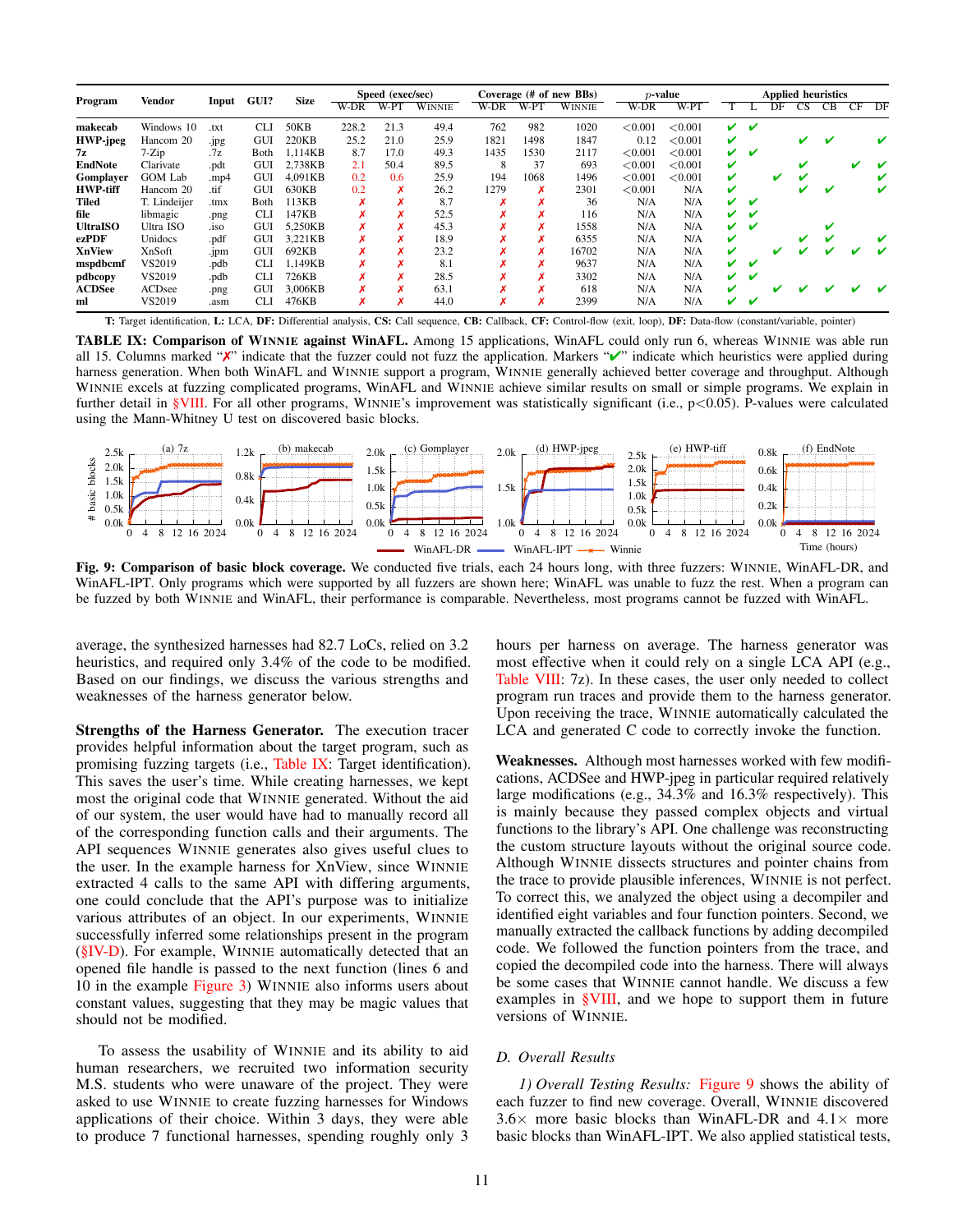<span id="page-11-1"></span>

| <b>Product</b>   | <b>Buggy File</b>         | <b>Size</b>  | <b>Bug</b> Type(s)    | Bug(s)         |
|------------------|---------------------------|--------------|-----------------------|----------------|
| Source Engine    | engine.dll                | 6.1M         | ND.                   | $\mathfrak{D}$ |
| <b>MS WinDBG</b> | pdbcopy.exe               | 743K         | Arbitrary OOB read    | $\mathbf{1}$   |
| MS Windows       | makecab.exe               | 82K          | Double free           | 1              |
| Visual Studio    | ml.exe                    | 475K         | <b>SBOF</b>           | 1              |
|                  | undname.exe               | 23K          | <b>SOF</b>            | 1              |
| Alzip            | Egg.dll                   | 131K         | N <sub>D</sub>        | 1              |
|                  | <b>Tar.dll</b>            | 114K         | Integer underflow     | 1              |
|                  | Alz.dll                   | 123K         | Stack OOB read        | 1              |
| Ultra ISO        | ultraISO.exe              | 5.3M         | Integer overflow, SOF | $\overline{c}$ |
|                  |                           |              | Uninitialized use     | 1              |
| <b>XnView</b>    | ldf_jpm.dll               | 709K         | HC, Integer overflow  | $\overline{2}$ |
| Hancom Office    | HncBmp10.flt              | 85K          | Heap BOF              | $\overline{2}$ |
|                  | Hnc.Jpg,Png,Gif           | $134 - 225K$ | N <sub>D</sub>        | 3              |
|                  | HncDxf10.flt              | 242K         | ND, Integer overflow  | 3              |
|                  | HncTif10.flt              | 645K         | HR, TC, FC, HC        | 6              |
|                  | <b>IMDRW9.flt</b>         | 147K         | ND. SBOF              | $\overline{2}$ |
|                  | ISGDI32.flt               | 760K         | Heap UAF, HC          | 3              |
|                  | <b>IBPCX9.flt</b>         | 83K          | Integer overflow, ND  | $\overline{2}$ |
| FFMpeg           | FFmpeg.dll <sup>+</sup>   | 12.8M        | Div by zero           | $\overline{1}$ |
| Uriparser        | uriparse.exe <sup>+</sup> | 157K         | Integer underflow     | 1              |
| Gomplayer        | <b>RtParser.exe</b>       | 18K          | SOF, SBOF, ND         | 3              |
| <b>EzPDF</b>     | ezPDFEditor.exe           | 23.9M        | Race condition, ND    | 3              |
|                  | Pdf2Office.dll            | 3.2M         | SBOF, SOF, ND         | 3              |
| VLC player       | Mediainfo.dll             | 136K         | Integer underflow     | 1              |
|                  | libfaad.dll               | 273K         | ND. Denial of service | $\overline{2}$ |
| Utable           | Utable.exe                | 874K         | <b>SBOF</b>           | $\mathbf{1}$   |
| RetroArch        | bnes.dll                  | 2.4M         | ND                    | $\overline{2}$ |
|                  | emux gb.dll               | 419K         | ND, Div by zero       | 3              |
|                  | snes 9x.dll               | 2.8M         | Heap OOB write        | 1              |
|                  | quicknes.dll              | 1.0M         | Div by zero           | 1              |
| Capture2Text     | C2T CLI.exe               | 558K         | ND                    | 1              |
| <b>Total</b>     | 32                        |              | 19                    | 61             |

ND: Null-ptr dereference, HR: Heap OOB read, HC: Heap corruption, TC: Type confusion, FC: Field confusion, SOF: Stack overflow, SBOF: Stack buffer overflow

TABLE X: Bugs found by WINNIE. We discovered total 61 unique vulnerabilities from 32 binaries. All vulnerabilities were discovered on the latest version of COTS binaries. We reported all bugs to the developers. "†" indicates that the bug existed in the released binary, but the developer had already fixed it when we filed our report.

using *p*-values to compare the performance of three fuzzers, as suggested by [\[37\]](#page-13-35). For WinAFL-DR and WinAFL-IPT, all trials except HWP-jpeg have p-values less than 0.05, meaning that WINNIE's improvement is statistically significant.

*2) Real-world Vulnerabilities:* WINNIE's approach scales to complex, real-world software. To highlight the effectiveness of our approach, we applied our system to non-trivial programs that are not just large in size but also accompany complicated logic and GUI code. We also included binaries from several well-known open-source projects because most of them have only been heavily fuzzed on Linux operating systems; thus their Windows-specific implementations may still contain bugs. Among them all, WINNIE found 61 previously unknown bugs in 32 binaries (shown in [Table X\)](#page-11-1). All these bugs are unique. These bugs cover 19 different types, including but not limited to stack and heap buffer overflow, type confusion, double free, uninitialized use, and null pointer dereference. At the time of writing, we have reported these bugs to their corresponding maintainers and are working with them to help fix the bugs.

# VIII. DISCUSSION

<span id="page-11-0"></span>Due to the difficulty of fuzzing closed-source, GUI-based applications, most Windows programs are tested either by unscalable manual efforts, or are only evaluated during the development by their vendors. In contrast, Linux programs are consistently tested and improved at all stages of the software lifecycle by researchers over the world. Most prior fuzzing work also has been concentrated on Linux systems. However, as shown in our evaluation, it is easy to find many bugs in Windows software we target—especially given the legacy code bases involved. Nevertheless, we identify several limitations of WINNIE, which can be addressed in the future to better test more programs.

Limitations of Harness-Based Testing. Testing the program with a harness limits the coverage within the selected features. In the case of WINNIE, we cannot reach any code in unforeseen features absent from the trace. Thus, the maximum code coverage possible is limited to the API set the trace covers; the number of generated harness is limited by the number of inputs traced. To mitigate this issue, we recommend users to collect as many sample inputs as possible to generate a diverse set of harnesses. Although we cannot eliminate this problem inherited from harness-based testing, automatic harness generation will help alleviate the burden of manually creating many harnesses.

Highly-Coupled Programs. It is more challenging for WINNIE to generate harnesses for applications tightly coupled with their libraries. As the logic is split into two binaries, the program may use frequent cross-module calls to communicate, making it hard to accurately identify and extract the relevant code we wish to fuzz. In Adobe Reader, for instance, the main executable AcroRd32.exe is simply a thin wrapper of the library AcroRd32.dll [\[3\]](#page-13-14). There are a lot of functions calls between these two binaries, or with other libraries, like jp2.dll. Thus, the harness generator needs to handle calls between the main executable and a library, callbacks from a library to the main executable, and calls between libraries. Our system focuses on handling cases where the communication merely happens within two components. To support more complicated invocations like in Adobe Reader, we plan to improve our tracer and generator to capture a complete trace of inter-module control- and data-flow.

False Positives. Inaccurate harnesses may generate invalid crashes or exceptions that do not occur in the original program. As a result, WINNIE will mistakenly assume the presence of a bug, leading to a false positive. As described in [§IV-E,](#page-6-3) WINNIE combats false positives by pre-verifying candidate harnesses during synthesis. Still, eliminating false positives requires a non-negligible effort. Since bug validation must be conducted against the actual application, constructing a suitable input file and interacting with the GUI is required. For example, when fuzzing Adobe Reader's image parser, end-to-end verification requires creating a new PDF with the buggy image embedded, and then opening the image via the GUI. This step can be automated on a per-target basis, and it is mostly an engineering effort. Nevertheless, as long as WINNIE can generate highquality harnesses, this validation incurs little overhead due to the small number of false crashes.

Focus on Shared Libraries. WINNIE's harness generator focuses testing shared libraries because shared libraries represent a clear API boundary. Past harness generation work also focuses on testing functions within libraries [\[8,](#page-13-12) [35\]](#page-13-13). Moreover, unlike calls to exported functions in libraries, private functions in the main executable are difficult to extract into independent functions. To fuzz the main binary, we rely on our injected fork-server, allowing any target address in the main binary to be fuzzed.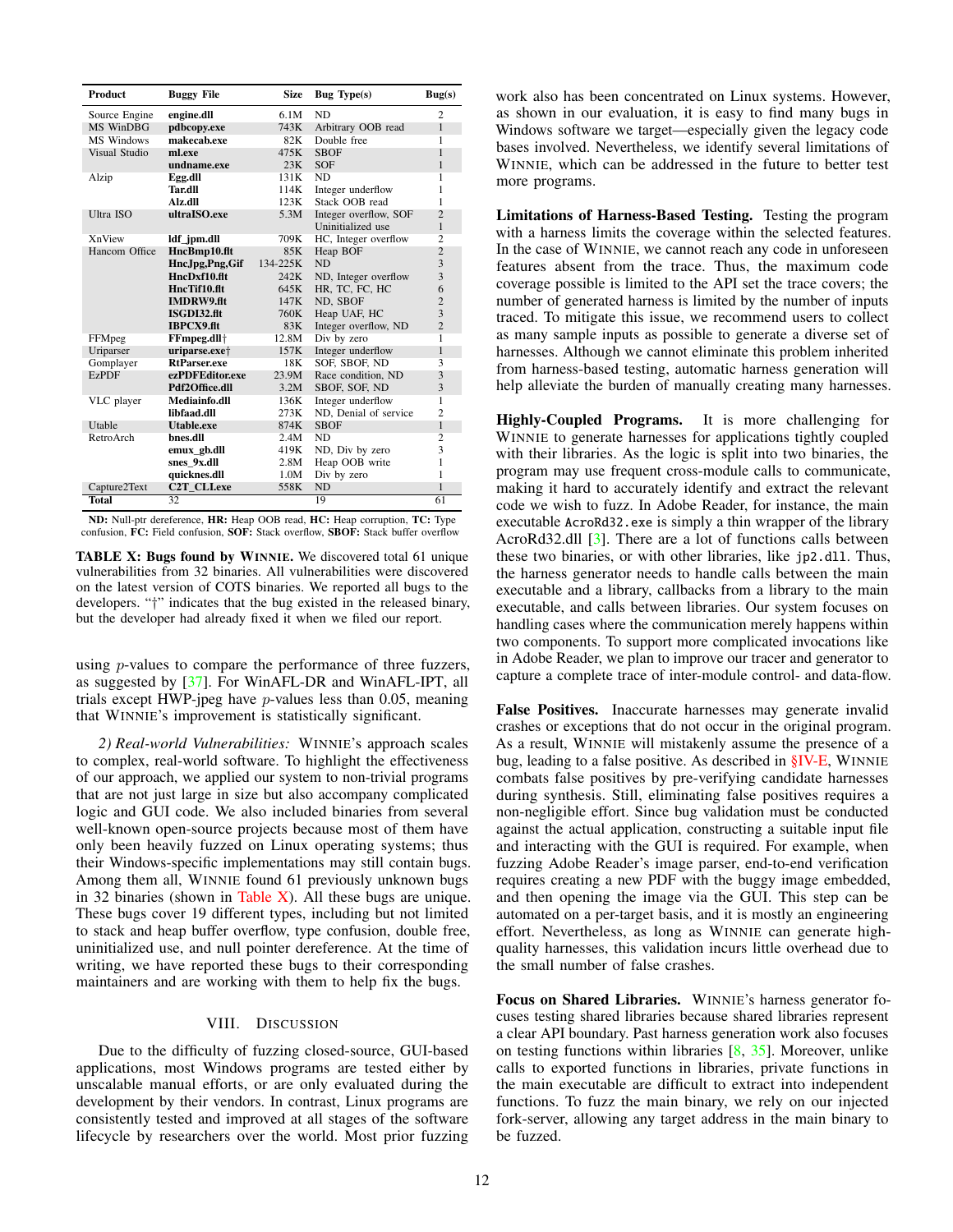Performance Versus Persistent Mode. We noticed that WinAFL occasionally shows better performance on certain target applications, typically simple ones. Upon investigation, we found that the performance difference ultimately stems from WinAFL's strong assumptions about the target application. Specifically, WinAFL assumes the harness will not change any global state and will cleanly return back to the caller [\(§III-B\)](#page-3-2). Therefore, it only restores CPU registers and arguments each loop iteration. Instead, WINNIE uses fork to comprehensively preserve the entire initialized program state, which incurs a little overhead. However, as shown in the evaluation, our conservative design makes WINNIE support significantly more programs. Although WinAFL performs better on simple programs, it could not test even half of the programs in our evaluation ( $\gamma$ VII-A).

Other input modes. In our evaluation, we focused on fuzzing libraries which accept inputs from files or standard input. Another common way programs accept input is through network packets. WINNIE supports this case. To fuzz these network applications, we extended WINNIE by implementing a *desocket* [\[13,](#page-13-36) [71\]](#page-14-18) technique to redirect socket traffic to the fuzzer.

# <span id="page-12-0"></span>*A. Future Work*

Beyond this initial work towards practical Windows fuzzing, we identify several directions for future improvement. Among the following, we believe that handling structures and callback functions is fundamentally challenging, whereas supporting other ABIs or languages would be relatively straightforward.

Structures. Custom structures are challenging to both automatic testing tools and human researchers, and incorrect structures may lead to program crashes. To mitigate this issue, we could apply a memory pre-planning technique [\[66\]](#page-14-19) to provide probabilistic guarantees to avoid crashes. We could also use memory breakpoints to trace the detailed memory access patterns of the program and infer the structure layouts.

Callback functions. Callback functions in the main executable make harness generation difficult. In our example [Figure 3,](#page-3-0) we reconstructed the callback function by copying decompiled code from the main binary into the harness. For simple callbacks, we could automatically add decompiled code to the harness. For complicated cases, we could load the main binary and call the functions directly, as copied code is not always reliable.

Support for Non-C ABIs. WINNIE focuses on C-style APIs, and we did not investigate fuzzing programs with other ABIs. In our experience during the evaluation, these libraries are rare in practice. In the future, WINNIE can be extended to support other native languages' ABIs, like C++, Rust, or Go.

Bytecode languages and interpreted binaries. While WINNIE supports most native applications, it does not support applications compiled for a virtual machine (e.g., .NET, Java). To support these binaries, specialized instrumentation techniques [\[1\]](#page-13-37) should be used to collect code coverage.

# IX. RELATED WORK

WINNIE is closely related to recent work on fuzzing and fuzzing harness generation. Fuzzing has evolved into a wellknown program testing and bug finding technique since it was first introduced [\[42\]](#page-13-0). Various fuzzing techniques have been

proposed [\[22,](#page-13-19) [24,](#page-13-38) [33,](#page-13-39) [36,](#page-13-40) [53,](#page-14-3) [60,](#page-14-4) [67\]](#page-14-6), developed [\[5,](#page-13-41) [11,](#page-13-42) [14,](#page-13-18) [16,](#page-13-23) [25,](#page-13-22) [26,](#page-13-43) [38,](#page-13-44) [39,](#page-13-20) [50,](#page-13-21) [69\]](#page-14-12), and used to find a large number of program bugs [\[12,](#page-13-1) [28,](#page-13-2) [52,](#page-14-1) [62,](#page-14-2) [69\]](#page-14-12).

Windows Fuzzing. Although Windows fuzzing is restricted by the many challenges discussed in this paper, there are still many Windows fuzzer implementations. Black-box fuzzers like Peach [\[16\]](#page-13-23) excel at scalability due to their simplicity but can only find shallow bugs. White-box fuzzers like Sage [\[24\]](#page-13-38), leverage symbolic execution to explore deeper paths but are slow. Lastly, grey-box fuzzers like WinAFL [\[57\]](#page-14-13), strike a good balance by using coverage feedback. However, existing WinAFL implementations suffer from unreliable persistent mode that limits the applications it can support [\(§III-B\)](#page-3-2). WINNIE is based on WinAFL but uses a fork-server during execution, which is far more robust. As a result, WINNIE can fuzz far more programs than existing Windows fuzzers, as shown in [§VII-A.](#page-8-0)

Fuzzing Harness Generation. Analyzing API usage patterns to generate code snippets is not a new idea. Some tools are primarily designed to help users understand an unfamiliar library [\[45,](#page-13-45) [46,](#page-13-46) [72\]](#page-14-20). IMF [\[32\]](#page-13-47) analyzes kernel API call sequences recorded from the run trace to deduce API usage patterns and uses that knowledge during fuzzing (e.g., the order APIs should be called). Unlike past works which focus on static analysis of source code [\[8,](#page-13-12) [19,](#page-13-48) [35,](#page-13-13) [73\]](#page-14-21) or dynamic analysis [\[32\]](#page-13-47), WINNIE leverages hybrid analysis of run traces to extract code sequences. We further discuss WINNIE's differences in [§II-B.](#page-2-3)

Partial Execution. There are several approaches to run code fragments to discover bugs [\[23,](#page-13-49) [51\]](#page-13-50). MicroX and UC-KLEE aim to run the code fragment under emulation and symbolic execution respectively. Unlike prior works, WINNIE aims to avoid heavy solutions that partially execute the program, such as emulation (like MicroX), or symbolic execution (like UC-KLEE). Also, WINNIE executes the target application under a realistic context. For any crash, there is a concrete input that helps reproduce the bug. UC-KLEE and MicroX execute it in the middle and thus may trigger an unrealistic execution path.

# X. CONCLUSION

We proposed WINNIE, an end-to-end system to support fuzzing Windows applications. Instead of repeatedly running the program directly, WINNIE synthesizes lightweight harnesses to directly invoke interesting functions, bypassing GUI code. It also features an implementation of fork on Windows to clone processes efficiently. We tested WINNIE on 59 Windows closedsource binaries. WINNIE discovered  $3.9\times$  more program states and achieved  $26.6\times$  faster execution than existing Windows fuzzers. Overall, WINNIE found 61 bugs from 32 binaries.

# ACKNOWLEDGMENT

We thank the anonymous reviewers, and our shepherd, Zhiyun Qian, for their helpful feedback. We are grateful to Weihan Huang for his initial implementation of the tracer for earlier versions of this paper. This research was supported, in part, by the NSF awards CNS-1563848, CNS-1704701, CRI-1629851 and CNS-1749711, ONR under grants N00014- 18-1-2662, N00014-15-1-2162, N00014-17-1-2895, DARPA AIMEE under Agreement No. HR00112090034, and ETRI IITP/KEIT [2014-3-00035], and gifts from Facebook, Mozilla, Intel, VMware and Google.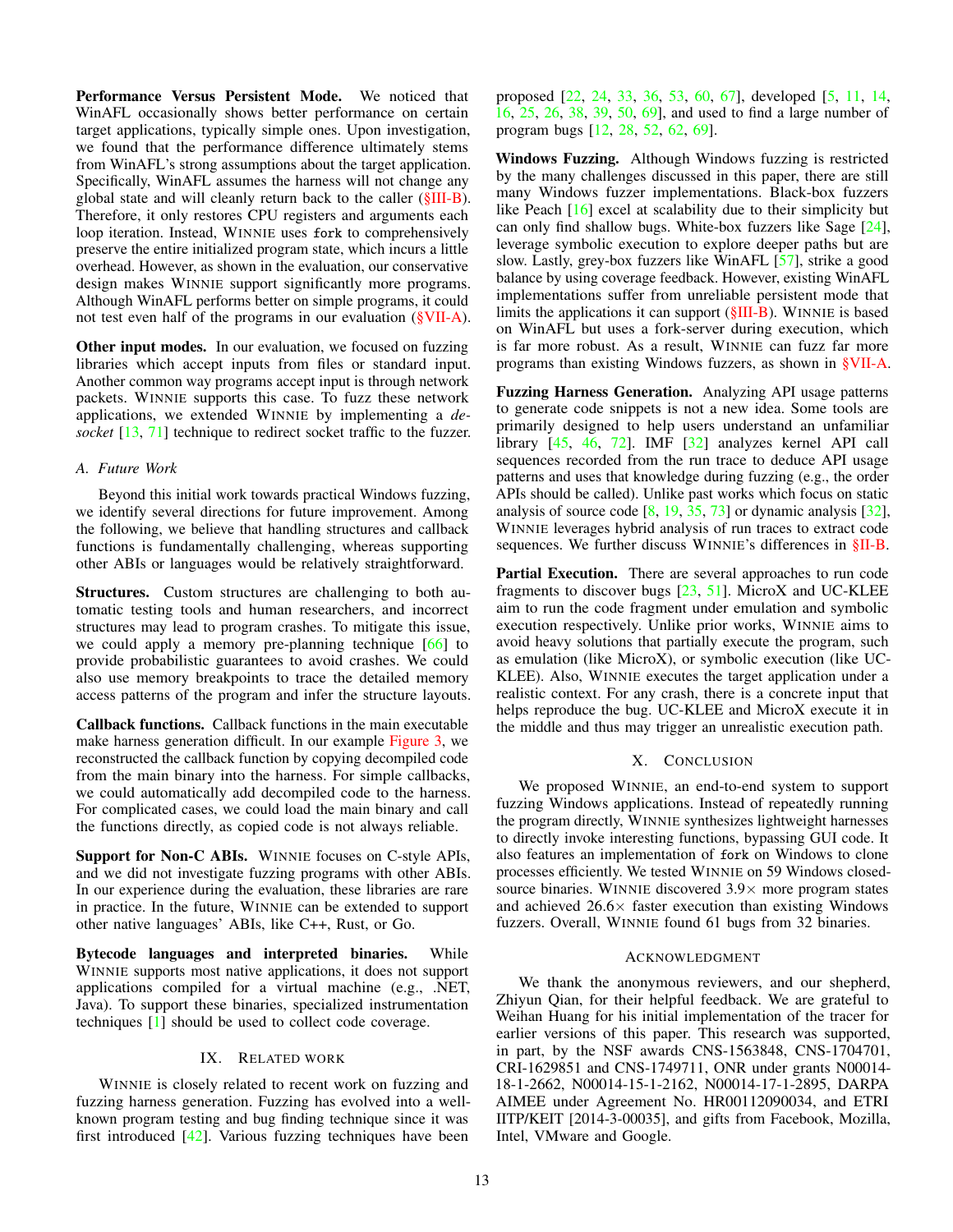#### **REFERENCES**

- <span id="page-13-37"></span>[1] 0xd4d, ".NET module/assembly reader/writer library," [https://github.com/](https://github.com/0xd4d/dnlib) [0xd4d/dnlib,](https://github.com/0xd4d/dnlib) 2013.
- <span id="page-13-27"></span>[2] N. S. Agency, "Ghidra Software Reverse Engineering Framework," [https:](https://ghidra-sre.org/) [//ghidra-sre.org/,](https://ghidra-sre.org/) 2019.
- <span id="page-13-14"></span>[3] Y. Alon and N. Ben-Simon, "50 CVEs In 50 Days: Fuzzing Adobe Reader," [https://research.checkpoint.com/50-adobe-cves-in-50-days/,](https://research.checkpoint.com/50-adobe-cves-in-50-days/) 2018.
- <span id="page-13-3"></span>[4] C. Aschermann, S. Schumilo, A. Abbasi, and T. Holz, "IJON: Exploring Deep State Spaces via Fuzzing," in *Proceedings of the 41st IEEE Symposium on Security and Privacy (Oakland)*, San Francisco, CA, May 2020.
- <span id="page-13-41"></span>[5] C. Aschermann, S. Schumilo, T. Blazytko, R. Gawlik, and T. Holz, "Redqueen: Fuzzing with input-to-state correspondence," in *Proceedings of the 2019 Annual Network and Distributed System Security Symposium (NDSS)*, San Diego, CA, Feb. 2019.
- <span id="page-13-30"></span>[6] C. authors, "Highlights of Cygwin Functionality," [https://cygwin.com/](https://cygwin.com/cygwin-ug-net/highlights.html) [cygwin-ug-net/highlights.html,](https://cygwin.com/cygwin-ug-net/highlights.html) 1996.
- <span id="page-13-10"></span>[7] AutoIt Consulting Ltd, "AutoIt Scripting Language," [https://www.](https://www.autoitscript.com/site/autoit/) [autoitscript.com/site/autoit/,](https://www.autoitscript.com/site/autoit/) 2019.
- <span id="page-13-12"></span>[8] D. Babić, S. Bucur, Y. Chen, F. Ivančić, T. King, M. Kusano, C. Lemieux, L. Szekeres, and W. Wang, "FUDGE: Fuzz Driver Generation At Scale," in *Proceedings of the 2019 27th ACM Joint Meeting on European Software Engineering Conference and Symposium on the Foundations of Software Engineering*. ACM, 2019, pp. 975–985.
- <span id="page-13-4"></span>[9] M. Böhme, V.-T. Pham, and A. Roychoudhury, "Coverage-based Greybox Fuzzing As Markov Chain," in *Proceedings of the 23rd ACM Conference on Computer and Communications Security (CCS)*, Vienna, Austria, Oct. 2016.
- <span id="page-13-6"></span>[10] Brian Krebs, "The Scrap Value of a Hacked PC," [https://krebsonsecurity.](https://krebsonsecurity.com/2012/10/the-scrap-value-of-a-hacked-pc-revisited/) [com/2012/10/the-scrap-value-of-a-hacked-pc-revisited/,](https://krebsonsecurity.com/2012/10/the-scrap-value-of-a-hacked-pc-revisited/) 2012.
- <span id="page-13-42"></span>[11] CENSUS, "Choronzon - An Evolutionary Knowledge-based Fuzzer," 2015, zeroNights Conference.
- <span id="page-13-1"></span>[12] O. Chang, A. Arya, and J. Armour, "OSS-Fuzz: Five Months Later, And Rewarding Projects," 2018, [https://security.googleblog.com/2017/05/oss](https://security.googleblog.com/2017/05/oss-fuzz-five-months-later-and.html)[fuzz-five-months-later-and.html.](https://security.googleblog.com/2017/05/oss-fuzz-five-months-later-and.html)
- <span id="page-13-36"></span>[13] J. Chen, W. Diao, Q. Zhao, C. Zuo, Z. Lin, X. Wang, W. C. Lau, M. Sun, R. Yang, and K. Zhang, "Iotfuzzer: Discovering memory corruptions in iot through app-based fuzzing." in *Proceedings of the 2018 Annual Network and Distributed System Security Symposium (NDSS)*, San Diego, CA, Feb. 2018.
- <span id="page-13-18"></span>[14] P. Chen and H. Chen, "Angora: Efficient Fuzzing By Principled Search," in *Proceedings of the 39th IEEE Symposium on Security and Privacy (Oakland)*, San Francisco, CA, May 2018.
- <span id="page-13-29"></span>[15] Dmytro Oleksiuk, "fork() for Windows," [https://gist.github.com/Cr4sh/](https://gist.github.com/Cr4sh/126d844c28a7fbfd25c6) [126d844c28a7fbfd25c6,](https://gist.github.com/Cr4sh/126d844c28a7fbfd25c6) 2016.
- <span id="page-13-23"></span>[16] M. Eddington, "Peach Fuzzing Platform," *Peach Fuzzer*, p. 34, 2011.
- <span id="page-13-7"></span>[17] Emma Woollacott, "Windows Of Opportunity: Microsoft OS Remains The Most Lucrative Target For Hackers," [https://portswigger.net/daily-swig/windows-of-opportunity-microsoft](https://portswigger.net/daily-swig/windows-of-opportunity-microsoft-os-remains-the-most-lucrative-target-for-hackers)[os-remains-the-most-lucrative-target-for-hackers,](https://portswigger.net/daily-swig/windows-of-opportunity-microsoft-os-remains-the-most-lucrative-target-for-hackers) 2018, The Daily Swig.
- <span id="page-13-8"></span>[18] A. Fiscutean, "Microsoft Office Now The Most Targeted Platform, As Browser Security Improves," [https://www.csoonline.com/article/3390221/](https://www.csoonline.com/article/3390221/microsoft-office-now-the-most-targeted-platform-as-browser-security-improves.html) [microsoft-office-now-the-most-targeted-platform-as-browser-security](https://www.csoonline.com/article/3390221/microsoft-office-now-the-most-targeted-platform-as-browser-security-improves.html)[improves.html,](https://www.csoonline.com/article/3390221/microsoft-office-now-the-most-targeted-platform-as-browser-security-improves.html) 2019, cSO.
- <span id="page-13-48"></span>[19] J. Fowkes and C. Sutton, "Parameter-free Probabilistic API Mining Across GitHub," in *Proceedings of the 2016 24th ACM SIGSOFT International Symposium on Foundations of Software Engineering*. ACM, 2016, pp. 254–265.
- <span id="page-13-11"></span>[20] R. Freingruber, "Fuzzing Closed Source Applications," [https://def.camp/wp-content/uploads/dc2017/Day1\\_Rene\\_Fuzzing\\_](https://def.camp/wp-content/uploads/dc2017/Day 1_Rene_Fuzzing_closed_source_applications_DefCamp.pdf) [closed\\_source\\_applications\\_DefCamp.pdf,](https://def.camp/wp-content/uploads/dc2017/Day 1_Rene_Fuzzing_closed_source_applications_DefCamp.pdf) 2017.
- <span id="page-13-15"></span>[21] R. Freingruber, "Hack The Hacker: Fuzzing Mimikatz On Windows With Winafl & Heatmaps," [https://sec-consult.com/en/blog/2017/09/hack](https://sec-consult.com/en/blog/2017/09/hack-the-hacker-fuzzing-mimikatz-on-windows-with-winafl-heatmaps-0day/)[the-hacker-fuzzing-mimikatz-on-windows-with-winafl-heatmaps-0day/,](https://sec-consult.com/en/blog/2017/09/hack-the-hacker-fuzzing-mimikatz-on-windows-with-winafl-heatmaps-0day/) 2017.
- <span id="page-13-19"></span>[22] S. Gan, C. Zhang, X. Qin, X. Tu, K. Li, Z. Pei, and Z. Chen, "CollAFL: Path Sensitive Fuzzing," in *Proceedings of the 39th IEEE Symposium on Security and Privacy (Oakland)*, San Francisco, CA, May 2018.
- <span id="page-13-49"></span>[23] P. Godefroid, "Micro execution," in *Proceedings of the 36th International Conference on Software Engineering*, 2014, pp. 539–549.
- <span id="page-13-38"></span>[24] P. Godefroid, M. Y. Levin, and D. Molnar, "Automated Whitebox Fuzz Testing," in *Proceedings of the 15th Annual Network and Distributed System Security Symposium (NDSS)*, San Diego, CA, Feb. 2008.
- <span id="page-13-22"></span>[25] Google, "Honggfuzz," 2016, [https://google.github.io/honggfuzz/.](https://google.github.io/honggfuzz/)
- <span id="page-13-43"></span>[26] Google, "Syzkaller - Linux Syscall Fuzzer," 2016, [https://github.com/](https://github.com/google/syzkaller)

[google/syzkaller.](https://github.com/google/syzkaller)

- <span id="page-13-17"></span>[27] Google, "A New Chapter For OSS-Fuzz," [https://security.googleblog.](https://security.googleblog.com/2018/11/a-new-chapter-for-oss-fuzz.html) [com/2018/11/a-new-chapter-for-oss-fuzz.html,](https://security.googleblog.com/2018/11/a-new-chapter-for-oss-fuzz.html) 2018.
- <span id="page-13-2"></span>[28] Google, "Honggfuzz Found Bugs," 2018, [https://github.com/google/](https://github.com/google/honggfuzz#trophies) [honggfuzz#trophies.](https://github.com/google/honggfuzz#trophies)
- <span id="page-13-25"></span>[29] Google, "OSS-Fuzz - Continuous Fuzzing For Open Source Software," [https://github.com/google/oss-fuzz,](https://github.com/google/oss-fuzz) 2018.
- <span id="page-13-24"></span>[30] H. Gray, "Fuzzing Linux GUI/GTK Programs With American Fuzzy Lop (AFL) For Fun And Pr... You Get the Idea." [https://blog.hyperiongray.](https://blog.hyperiongray.com/fuzzing-gtk-programs-with-american-fuzzy-lop-afl/) [com/fuzzing-gtk-programs-with-american-fuzzy-lop-afl/.](https://blog.hyperiongray.com/fuzzing-gtk-programs-with-american-fuzzy-lop-afl/)
- <span id="page-13-26"></span>[31] I. Guilfanov, "IDA Pro - Hex Rays," [https://www.hex-rays.com/products/](https://www.hex-rays.com/products/ida/) [ida/,](https://www.hex-rays.com/products/ida/) 2018.
- <span id="page-13-47"></span>[32] H. Han and S. K. Cha, "Imf: Inferred model-based fuzzer," in *Proceedings of the 24th ACM Conference on Computer and Communications Security (CCS)*, Dallas, TX, Oct.–Nov. 2017.
- <span id="page-13-39"></span>[33] C. Holler, K. Herzig, and A. Zeller, "Fuzzing With Code Fragments." in *Proceedings of the 21st USENIX Security Symposium (Security)*, Bellevue, WA, Aug. 2012.
- <span id="page-13-34"></span>[34] H. Hu, C. Qian, C. Yagemann, S. P. H. Chung, W. R. Harris, T. Kim, and W. Lee, "Enforcing Unique Code Target Property for Control-Flow Integrity," in *Proceedings of the 25th ACM Conference on Computer and Communications Security (CCS)*, Toronto, Canada, Oct. 2018.
- <span id="page-13-13"></span>[35] K. K. Ispoglou, D. Austin, V. Mohan, and M. Payer, "FuzzGen: Automatic Fuzzer Generation," in *Proceedings of the 29th USENIX Security Symposium (Security)*, Boston, MA, USA, Aug. 2020.
- <span id="page-13-40"></span>[36] S. Y. Kim, S. Lee, I. Yun, W. Xu, B. Lee, Y. Yun, and T. Kim, "CAB-Fuzz: Practical Concolic Testing Techniques For COTS Operating Systems," in *Proceedings of the 2017 USENIX Annual Technical Conference (ATC)*, Santa Clara, CA, Jul. 2017.
- <span id="page-13-35"></span>[37] G. Klees, A. Ruef, B. Cooper, S. Wei, and M. Hicks, "Evaluating fuzz testing," in *Proceedings of the 25th ACM Conference on Computer and Communications Security (CCS)*, Toronto, Canada, Oct. 2018.
- <span id="page-13-44"></span>[38] Y. Li, B. Chen, M. Chandramohan, S.-W. Lin, Y. Liu, and A. Tiu, "Steelix: Program-state Based Binary Fuzzing," in *Proceedings of the 11th Joint Meeting on Foundations of Software Engineering*, 2017.
- <span id="page-13-20"></span>[39] LLVM, "LibFuzzer - A Library For Coverage-guided Fuzz Testing," 2017, [http://llvm.org/docs/LibFuzzer.html.](http://llvm.org/docs/LibFuzzer.html)
- <span id="page-13-32"></span>[40] C.-K. Luk, R. Cohn, R. Muth, H. Patil, A. Klauser, G. Lowney, S. Wallace, V. J. Reddi, and K. Hazelwood, "Pin: building customized program analysis tools with dynamic instrumentation," in *Acm sigplan notices*, vol. 40. ACM, 2005, pp. 190–200.
- <span id="page-13-31"></span>[41] Microsoft, "Frequently Asked Questions about Windows Subsystem for Linux," [https://docs.microsoft.com/en-us/windows/wsl/faq,](https://docs.microsoft.com/en-us/windows/wsl/faq) 2018.
- <span id="page-13-0"></span>[42] B. P. Miller, L. Fredriksen, and B. So, "An Empirical Study Of The Reliability Of UNIX Utilities," *Commun. ACM*, vol. 33, no. 12, pp. 32–44, Dec. 1990.
- <span id="page-13-5"></span>[43] M. Miller, "Trends, Challenges, And Strategic Shifts In The Software Vulnerability Mitigation Landscape," [https://msrnd-cdn](https://msrnd-cdn-stor.azureedge.net/bluehat/bluehatil/2019/assets/doc/Trends, Challenges, and Strategic Shifts in the Software Vulnerability Mitigation Landscape.pdf)[stor.azureedge.net/bluehat/bluehatil/2019/assets/doc/Trends,Challenges,](https://msrnd-cdn-stor.azureedge.net/bluehat/bluehatil/2019/assets/doc/Trends, Challenges, and Strategic Shifts in the Software Vulnerability Mitigation Landscape.pdf) [andStrategicShiftsintheSoftwareVulnerabilityMitigationLandscape.pdf,](https://msrnd-cdn-stor.azureedge.net/bluehat/bluehatil/2019/assets/doc/Trends, Challenges, and Strategic Shifts in the Software Vulnerability Mitigation Landscape.pdf) 2019, BlueHat IL.
- <span id="page-13-16"></span>[44] J. Min, "Using WinAFL To Fuzz Hangul(HWP) AppShield," [https://](https://sigpwn.io/blog/2018/1/29/using-winafl-to-fuzz-hangul-appshield) [sigpwn.io/blog/2018/1/29/using-winafl-to-fuzz-hangul-appshield,](https://sigpwn.io/blog/2018/1/29/using-winafl-to-fuzz-hangul-appshield) 2018.
- <span id="page-13-45"></span>[45] J. E. Montandon, H. Borges, D. Felix, and M. T. Valente, "Documenting Apis With Examples: Lessons Learned With The Apiminer Platform," in *2013 20th Working Conference on Reverse Engineering (WCRE)*. IEEE, 2013, pp. 401–408.
- <span id="page-13-46"></span>[46] L. Moreno, G. Bavota, M. Di Penta, R. Oliveto, and A. Marcus, "How Can I Use This Method?" in *Proceedings of the 37th International Conference on Software Engineering-Volume 1*. IEEE Press, 2015, pp. 880–890.
- <span id="page-13-33"></span>[47] S. Nagy and M. Hicks, "Full-speed Fuzzing: Reducing Fuzzing Overhead Through Coverage-guided Tracing," in *Proceedings of the 40th IEEE Symposium on Security and Privacy (Oakland)*, San Francisco, CA, May 2019.
- <span id="page-13-9"></span>[48] D. Palmer, "Top Ten Security Vulnerabilities Most Exploited By Hackers," [https://www.zdnet.com/article/these-are-the-top-ten-security](https://www.zdnet.com/article/these-are-the-top-ten-security-vulnerabilities-most-exploited-by-hackers-to-conduct-cyber-attacks/)[vulnerabilities-most-exploited-by-hackers-to-conduct-cyber-attacks/,](https://www.zdnet.com/article/these-are-the-top-ten-security-vulnerabilities-most-exploited-by-hackers-to-conduct-cyber-attacks/) 2019, zDNet.
- <span id="page-13-28"></span>[49] PaX Team, "PaX Address Space Layout Randomization (ASLR)," [http:](http://pax.grsecurity.net/docs/aslr.txt) [//pax.grsecurity.net/docs/aslr.txt,](http://pax.grsecurity.net/docs/aslr.txt) 2003.
- <span id="page-13-21"></span>[50] H. Peng, Y. Shoshitaishvili, and M. Payer, "T-Fuzz: Fuzzing By Program Transformation," in *Proceedings of the 39th IEEE Symposium on Security and Privacy (Oakland)*, San Francisco, CA, May 2018.
- <span id="page-13-50"></span>[51] D. A. Ramos and D. Engler, "Under-constrained symbolic execution: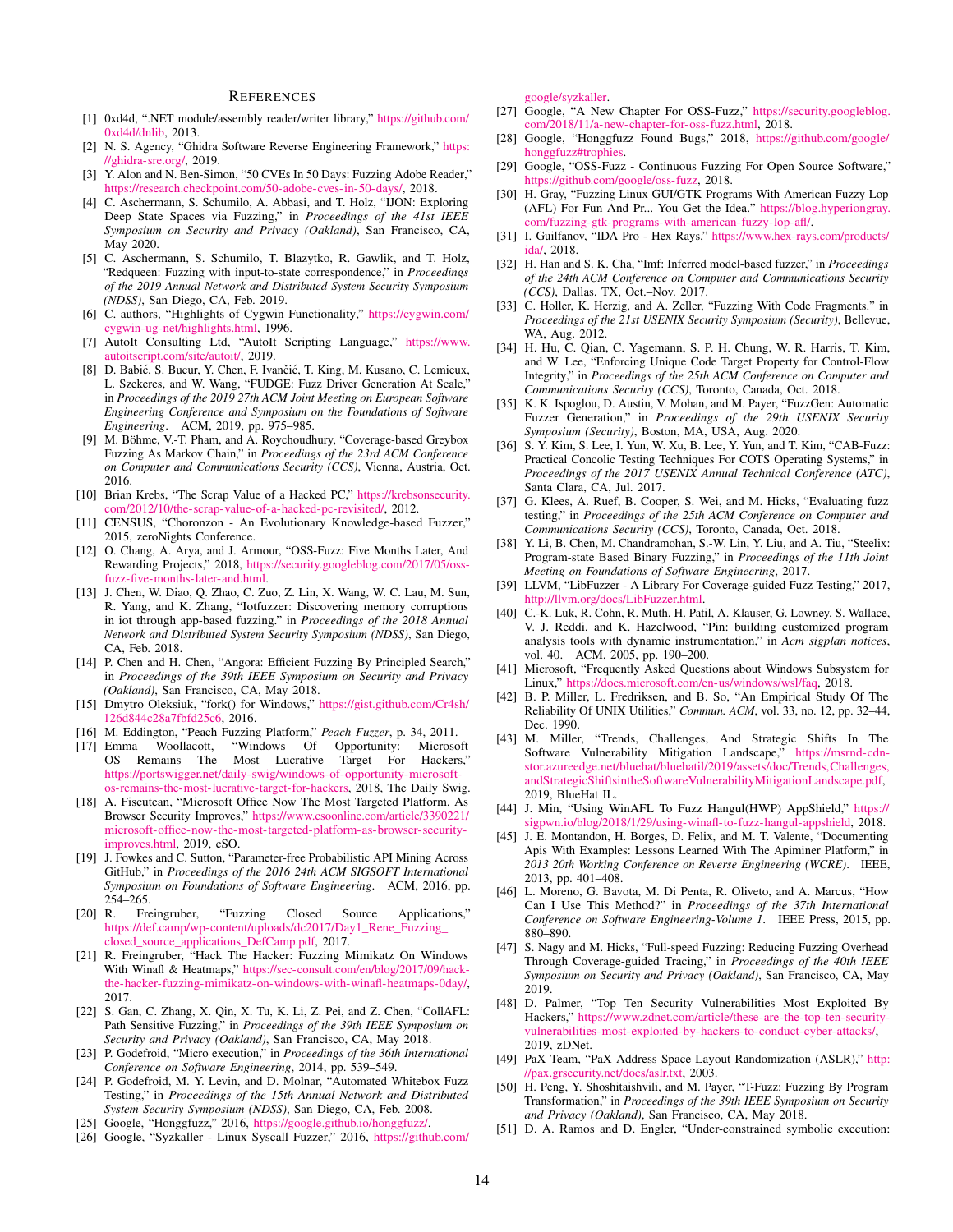Correctness checking for real code," in *Proceedings of the 24th USENIX Security Symposium (Security)*, Washington, DC, Aug. 2015.

- <span id="page-14-1"></span>[52] M. Rash, "A Collection Of Vulnerabilities Discovered By The AFL Fuzzer," 2017, [https://github.com/mrash/afl-cve.](https://github.com/mrash/afl-cve)
- <span id="page-14-3"></span>[53] S. Rawat, V. Jain, A. Kumar, L. Cojocar, C. Giuffrida, and H. Bos, "VUzzer: Application-aware Evolutionary Fuzzing," in *Proceedings of the 2017 Annual Network and Distributed System Security Symposium (NDSS)*, San Diego, CA, Feb.–Mar. 2017.
- <span id="page-14-16"></span>[54] M. Russinovich and D. A. Solomon, *Windows internals: including Windows server 2008 and Windows Vista*. Microsoft press, 2009.
- <span id="page-14-8"></span>[55] R. Schaefer, "Fuzzing Adobe Reader For Exploitable Vulns," [https://kciredor.com/fuzzing-adobe-reader-for-exploitable-vulns-fun](https://kciredor.com/fuzzing-adobe-reader-for-exploitable-vulns-fun-not-profit.html)[not-profit.html,](https://kciredor.com/fuzzing-adobe-reader-for-exploitable-vulns-fun-not-profit.html) 2018.
- <span id="page-14-0"></span>[56] K. Serebryany, D. Bruening, A. Potapenko, and D. Vyukov, "Address-Sanitizer: A Fast Address Sanity Checker," in *Proceedings of the 2012 USENIX Annual Technical Conference (ATC)*, Boston, MA, Jun. 2012.
- <span id="page-14-13"></span>[57] A. Souchet, I. Fratric, J. Vazquez, and S. Denbow, "AFL For Fuzzing Windows Binaries," 2016, [https://github.com/ivanfratric/winafl.](https://github.com/ivanfratric/winafl)
- <span id="page-14-15"></span>[58] A. Souchet, I. Fratric, J. Vazquez, and S. Denbow, "How to Select A Target Function," [https://github.com/googleprojectzero/winafl#how-to](https://github.com/googleprojectzero/winafl#how-to-select-a-target-function)[select-a-target-function,](https://github.com/googleprojectzero/winafl#how-to-select-a-target-function) 2016.
- <span id="page-14-17"></span>[59] A. Souchet, I. Fratric, J. Vazquez, and S. Denbow, "WinAFL Intel PT mode ," 2019, [https://github.com/googleprojectzero/winafl/blob/master/](https://github.com/googleprojectzero/winafl/blob/master/readme_pt.md) [readme\\_pt.md.](https://github.com/googleprojectzero/winafl/blob/master/readme_pt.md)
- <span id="page-14-4"></span>[60] N. Stephens, J. Grosen, C. Salls, A. Dutcher, R. Wang, J. Corbetta, Y. Shoshitaishvili, C. Kruegel, and G. Vigna, "Driller: Augmenting Fuzzing Through Selective Symbolic Execution," in *Proceedings of the 2016 Annual Network and Distributed System Security Symposium (NDSS)*, San Diego, CA, Feb. 2016.
- <span id="page-14-9"></span>[61] symeon, "Fuzzing The MSXML6 Library With WinAFL," [https://](https://symeonp.github.io/2017/09/17/fuzzing-winafl.html) [symeonp.github.io/2017/09/17/fuzzing-winafl.html,](https://symeonp.github.io/2017/09/17/fuzzing-winafl.html) 2017.
- <span id="page-14-2"></span>[62] Syzkaller, "Syzkaller Found Bugs - Linux Kernel," 2018, [https://github.](https://github.com/google/syzkaller/blob/master/docs/linux/found_bugs.md)

[com/google/syzkaller/blob/master/docs/linux/found\\_bugs.md.](https://github.com/google/syzkaller/blob/master/docs/linux/found_bugs.md)

- <span id="page-14-14"></span>[63] XnSoft, "Supported file formats in XnView," [https://www.xnview.com/](https://www.xnview.com/en/xnviewmp/#formats) [en/xnviewmp/#formats,](https://www.xnview.com/en/xnviewmp/#formats) 2019.
- <span id="page-14-7"></span>[64] XnSoft, "XnView Image Viewer," [https://www.xnview.com/en/,](https://www.xnview.com/en/) 2020.
- <span id="page-14-5"></span>[65] W. Xu, S. Kashyap, C. Min, and T. Kim, "Designing New Operating Primitives to Improve Fuzzing Performance," in *Proceedings of the 24th ACM Conference on Computer and Communications Security (CCS)*, Dallas, TX, Oct.–Nov. 2017.
- <span id="page-14-19"></span>[66] W. You, Z. Zhang, Y. Kwon, Y. Aafer, F. Peng, Y. Shi, C. Harmon, and X. Zhang, "Pmp: Cost-effective forced execution with probabilistic memory pre-planning," in *Proceedings of the 41st IEEE Symposium on Security and Privacy (Oakland)*, San Francisco, CA, May 2020.
- <span id="page-14-6"></span>[67] I. Yun, S. Lee, M. Xu, Y. Jang, and T. Kim, "QSYM: A Practical Concolic Execution Engine Tailored for Hybrid Fuzzing," in *Proceedings of the 27th USENIX Security Symposium (Security)*, Baltimore, MD, Aug. 2018.
- <span id="page-14-11"></span>[68] M. Zalewski, "New In AFL: Persistent Mode," 2015, [https://lcamtuf.](https://lcamtuf.blogspot.com/2015/06/new-in-afl-persistent-mode.html) [blogspot.com/2015/06/new-in-afl-persistent-mode.html.](https://lcamtuf.blogspot.com/2015/06/new-in-afl-persistent-mode.html)
- <span id="page-14-12"></span>[69] M. Zalewski, "American Fuzzy Lop (2.52b)," 2018, [http://lcamtuf.](http://lcamtuf.coredump.cx/afl/) [coredump.cx/afl/.](http://lcamtuf.coredump.cx/afl/)
- <span id="page-14-10"></span>[70] M. Zalewski, "Fuzzing Random Programs Without Execve()," [https:](https://lcamtuf.blogspot.com/2014/10/fuzzing-binaries-without-execve.html) [//lcamtuf.blogspot.com/2014/10/fuzzing-binaries-without-execve.html,](https://lcamtuf.blogspot.com/2014/10/fuzzing-binaries-without-execve.html) 2019.
- <span id="page-14-18"></span>[71] Y. Zheng, A. Davanian, H. Yin, C. Song, H. Zhu, and L. Sun, "Firm-afl: high-throughput greybox fuzzing of iot firmware via augmented process emulation," in *Proceedings of the 28th USENIX Security Symposium (Security)*, Santa Clara, CA, USA, Aug. 2019.
- <span id="page-14-20"></span>[72] H. Zhong, T. Xie, L. Zhang, J. Pei, and H. Mei, "MAPO: Mining And Recommending API Usage Patterns," in *European Conference on Object-Oriented Programming*. Springer, 2009, pp. 318–343.
- <span id="page-14-21"></span>[73] Z. Zhu, Y. Zou, B. Xie, Y. Jin, Z. Lin, and L. Zhang, "Mining Api Usage Examples From Test Code," in *2014 IEEE International Conference on Software Maintenance and Evolution*. IEEE, 2014, pp. 301–310.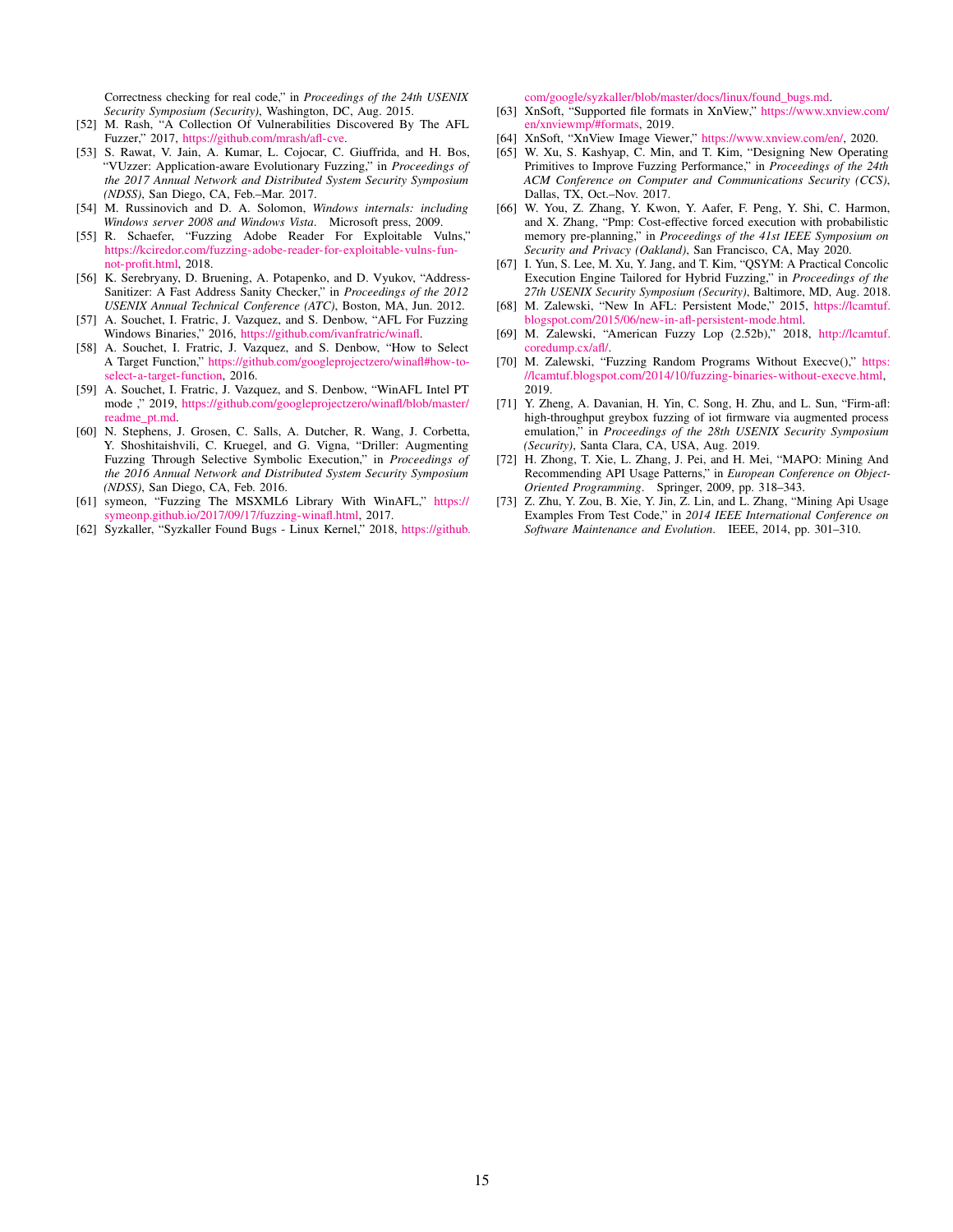## APPENDIX

## <span id="page-15-0"></span>*A. Fork Internals*

To implement our fork functionality, we reverse-engineered various internal Windows APIs and systems, namely ntdll.dll, NtCreateUserProcess, and the CSRSS (*Client/Server Runtime Subsystem*). Doing so, we identified several magic values required by them. After overcoming these challenges, we were able to implement a practical, robust fork-server for fuzzing.

Role of CSRSS. The CSRSS is the user-mode process that controls the underlying layer of the Windows environment [\[54\]](#page-14-16). This daemon is responsible for allocating console windows and shutting down processes. New processes must connect to it to function properly.

We use Windows native system APIs to communicate with the kernel directly. [Figure 6](#page-7-0) and [Figure 10](#page-15-2) display our fork implementation. The steps are as follows:

**1** The parent process calls NtCreateUserProcess with the proper flags, creating a suspended child process with a CoW copy of the parent's address space (line 1). We keep the child process suspended until the parent  $\bullet$  calls CsrClientCallServer to inform the CSRSS that a new process was created (line 12).  $\bullet$  The parent now resumes the child, which proceeds to self-initialize (line 17). Then, the parent returns from fork (line 14).  $\bullet$  In the child process, because the address space matches the parent's, several global variables (e.g., CsrServerApiRoutine in ntdll.dll) that would be zero for new processes are already set. The child must de-initialize these manually by zeroing them out (line 18) to avoid crashing in the next step.  $\bigcirc$  The child now connects to the CSRSS by calling CsrClientConnectToServer (line 20). This step is critical for the child process to function properly.  $\bullet$  The CSRSS finally acknowledges the newly created process and thread, and the child process returns from fork (line 21).

```
NTSTATUS result = NtCreateUserProcess(
       2 &hProcess, &hThread, MAXIMUM_ALLOWED, MAXIMUM_ALLOWED,
       3 NULL, NULL, PROCESS_CREATE_FLAGS_INHERIT_FROM_PARENT
        PROCESS CREATE FLAGS INHERIT HANDLES.
       THREAD_CREATE_FLAGS_CREATE_SUSPENDED,
       6 NULL, &procInfo, NULL
  );
 8
9 if (!result) { // Parent process
10 // Inform the CSRSS that a new process was created
11 // via CsrClientCallServer(CreateProcessRequest)
12 NotifyCsrssParent(hProcess, hThread);<br>13 // Allow the child to connect to CSR
       // Allow the child to connect to CSR and resume.
14 ResumeThread(hThread);
15 return GetProcessId(hProcess);
16 } else { // Child process
17 // De-initialize ntdll variables before re-initialization
18 memset(pCsrData, 0, csrDataSize);
19 // Connect to the CSRSS via CsrClientConnectToServer<br>20 ConnectCsrChild():
       ConnectCsrChild();
21 return 0;
22 }
```
Fig. 10: Fork implementation, We displayed the core fork() function only. Low level details and helper functions are omitted for brevity. For more detailed code, refer to our project's source code.

<span id="page-15-1"></span>

Fig. 11: Cumulative distribution plot for our harnesses. The graph plots how many of our harnesses fixed N LoC or fewer. As shown, nearly 70% of the harnesses worked without any modifications at all. 95% of our harnesses could be fuzzed with  $\leq 10$  LoC modifications.